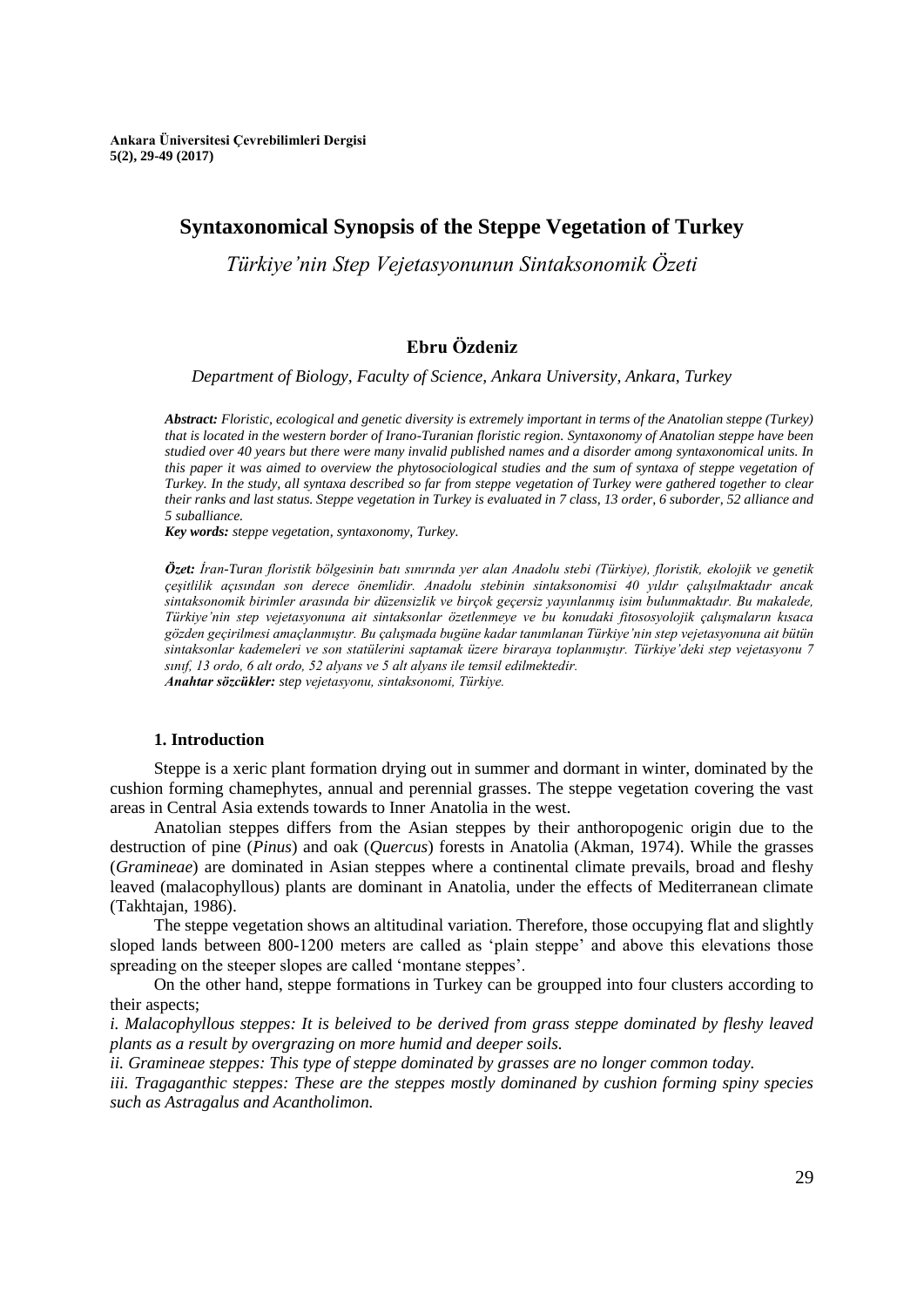*iv. Salty steppes: In addition to those above, this is a type formed by halophytic plants occupying saline areas. The widespread species here belong to the families Amaranthaceae (syn: Chenopodiaceae) and Plumbaginaceae (Kurt et al, 2006).*

Steppe vegetation in Turkey occupies large areas of Central, Eastern and South-Eastern Anatolia. These regions are the utmost western extension of Irano-Turanian floristic region phytosociologically.

Except for the Irano-Turanian parts of Turkey, highland steppes are dominated above the timberline of Taurus in the South and North Anatolian mountain range.

The first attempts for classification of syntaxonomic units of steppe vegetation in Turkey date back to 1960s. Many studies of Birand, Çetik, Akman, Quézel, Ketenoğlu, Kurt are focused on the steppe vegetation in Anatolia. After the 1990s, syntaxonomical studies on steppe vegetation of Anatolia has accelerated and many syntaxa were published. However, this sitution has created a confusion in terms of compliance with the international code of phytosociological nomenclature.

In this article, the syntaxa described so far are complied and the upper units are rearranged.

## **2. Results and Discussion**

Phytosociological steppe units of Turkey following list with class, order, alliance and associations was prepared and gathered together to clear their ranks and last status. Syntaxonomic units of stepe vegetation of Turkey is evaluated in 7 class, 13 order, 6 suborder, 52 alliance and 5 suballiance. Class, order and alliance are illustrated schematically.

## **1. Class:** *DAPHNO OLEOIDIS-FESTUCETEA VARIAE* Quézel 1964

This class occupies high mountainous areas in the north and north-western Anatolia.

Characteristic species; *Festuca cyllenica* Boiss. & Heldr. [Syn: *Festuca varia* subsp. *cyllenica* (Boiss. & Heldr.) Acht.], *Festuca* valesiaca Schleich. ex Gaudin [Syn: *Festuca ovina*  L.], *Festuca rubra* L., [Syn: *Festuca ovina* var. *duruiscula* (L.) W.D.J.Koch]*, Rostraria cristata* (L.) Tzelev [Syn: *Koeleria cristata* (L.) Bertol.], *Stipa pulcherrima* K. Koch., *Daphne oleoides* Schreb.*, Aubrieta deltoidea* L. (DC.)*, Iberis sempervirens* L.*, Berberis cretica* L.*, Paronychia chionaea* Boiss., *Telephium imperati* subsp. *orientale* [\(Boiss.\) Nyman.](http://www.theplantlist.org/tpl1.1/record/kew-2870136) [Syn: *Telephium orientale* Boiss.], *Prunus prostrata* Labill.*, Astragalus angustifolius* Lam.*, Acantholimon ulicinum* (Willd. ex Schult.) Boiss. [Syn: *Acantholimon echinus* (L.) Boiss., *Acantholimon androsaceum* (Jaub. & Spach) Boiss.], *Cruciata taurica* subsp. *persica* (DC.) Ehrend., *Scutellaria orientalis* L., *Asyneuma limonifolium* (L.) Janch.*, Thymus roegneri* [K. Koch.](http://www.theplantlist.org/tpl1.1/record/kew-205395) [Syn: *Thymus hirsutus* M. Bieb.]

**1.0.1. Alliance**: *Hyperico-Verbascion* Akman & Ketenoğlu 1978

Locality; Köroğlu Mountain, Kös Mountain, Halkoluk Plateau/Between Devrez Stream and Kızılırmak River/Transition zone of Western Black Sea Region and Central Anatolia (Kılınç, 1985)

Bedrock; Andesite

Altitude; 1500-2350 m

*Characteristic & Diagnostic species; Verbascum armenum Boiss. & Kotschy subsp. occidentale Hub-Mor., Astragalus amoenus subsp. squalidus [\(Boiss.\) Ponert](http://www.theplantlist.org/tpl1.1/record/tro-13074560) [Syn: Astragalus squalidus Boiss.], Jasione supina Sieber ex Spreng. subsp. akmanii Dambolt, Hypericum orientale L., Sideritis germanicopolitana Bornm., Cerastium purpurascens Adams, Genista tinctoria L., Hypericum linarioides Bosse, Marrubium astracanicum Jacq., Stachys iberica [M. Bieb.,](http://www.theplantlist.org/tpl1.1/record/kew-195185) Stachys germanica subsp. bithynica (Boiss.) R. Bhattacharjee, Astragalus aquilonius (Barneby) Barneby, Pilosella pilisquama (Nägeli & Peter) Dostál [Syn: Pilosella hopeana subsp. troica (Zahn) P.D.Sell & C.West]*

# **1.1. Order:** *DAPHNO OLEOIDIS-FESTUCETALIA VARIAE* Quézel 1964

This order that is located in Greece and in the west of Anatolia characterizes mesogeenes floristically and Mediterranean mountains climatically (Barbero et al. 1975). It spreads Akdağ/Afyon-Denizli environs Ayaş Mountains and Bozdağ/İzmir (Akman and Ketenoğlu 1976; Gemici, 1988; Bekat and Oflas, 1990).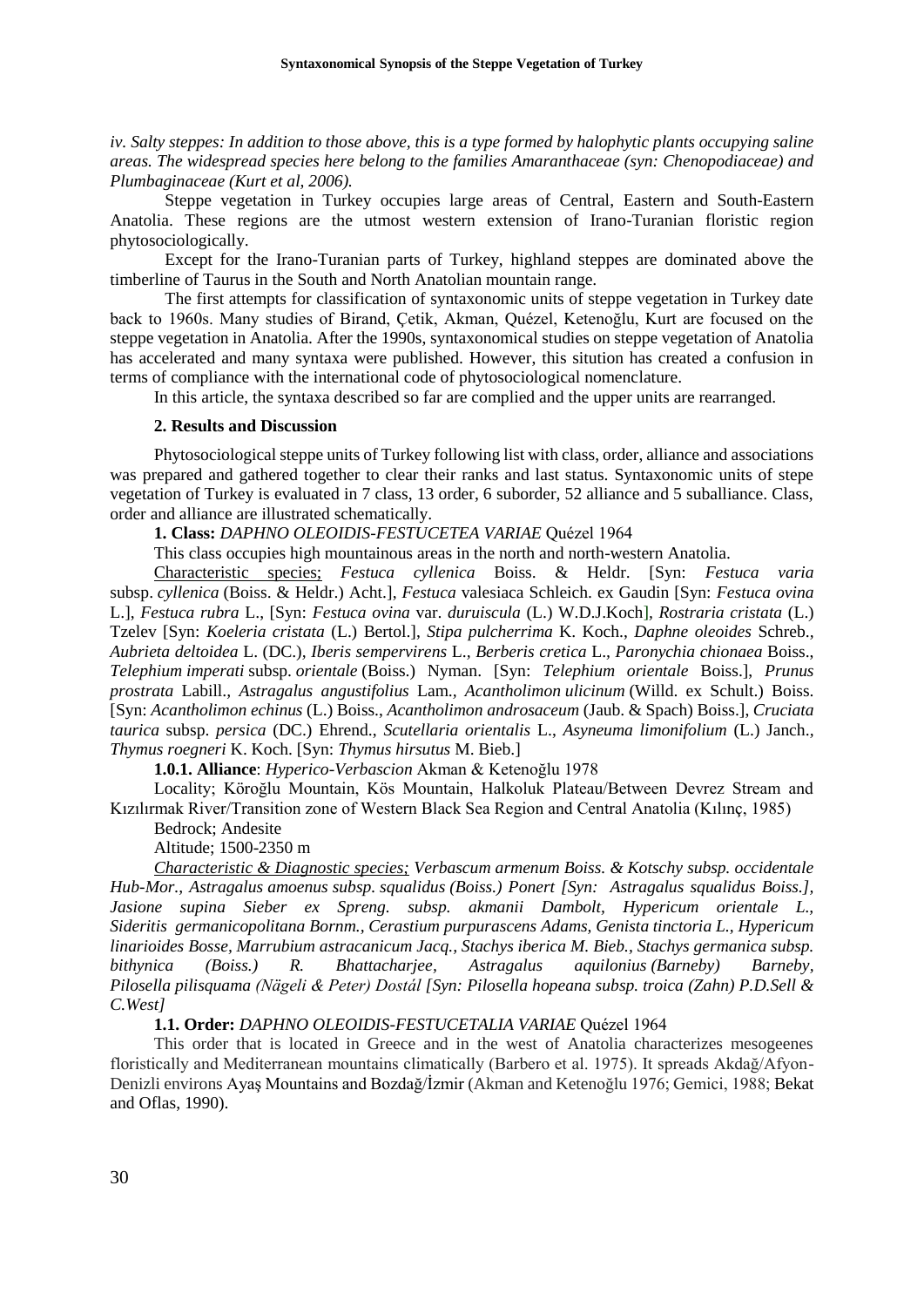Characteristic & Diagnostic species; *Acantholimon puberulum* Boiss. & Balansa subsp. *puberulum, Helichrysum pallasii* (Spreng.) Ledeb.*, Marrubium astracanicum* Jacq., *Euphorbia herniariifolia* Willd. subsp. *herniariifolia, Minuartia globulosa* (Labill.) Schinz & Thell. *, Eremogone ledebouriana* (Fenzl) Ikonn. [Syn: *Arenaria ledebouriana* Fenzl.] *, Saponaria pumilio*  Boiss.*, Eryngium bourgatii* subsp. *heldreichii* (Boiss.) P.H. Davis*, Dianthus erinaceus* Boiss. var. *alpinus, Juniperus communis* var. *saxatilis* Pall. [Syn: *Juniperus communis* subsp. *nana* (Willd.) Baumg.]*, Sideritis condensata* Boiss. & Heldr.*, Draba brunifolia* Steven*, Silene caryophylloides* Otth*, Erysimum kotschyanum* J. Gay [Syn: *Erysimum pallidum* Boiss.]*, Muscari bourgaei* Baker*, Merendera trigyna* Woronow*, Ranunculus demissus* DC. var. *major* Boiss.

**1.1.1. Alliance:** *Stipo pulcherrimae-Morinion persicae* Quézel 1964

Locality; Gavur Mountains/Erzurum (Tatlı 1985)

Bedrock; Calcareous

Altitude; 2250-2360 m

*Characteristic & Diagnostic species; Stipa pulcherrima K.Koch [Syn: Stipa pennata var. pulcherrima (K. Koch) Asch. & Graebn.], Scutellaria altissima L. [Syn: Scutellaria peregrina Waldst.&Kit.], Melica ciliata L., Pterocephalus perennis Coult., Asphodeline lutea (L.) Reichb. [Syn: Asphodelus luteus L.], Anthemis cretica L. [Syn: Anthemis montana L.], Ononis pusilla L., Echinops sphaerocephalus subsp. taygeteus (Boiss. & Heldr.) Kožuharov, Morina persica L.*

**1.1.2. Alliance:** *Festucion chalcophaeae* Tatlı 1982

Locality; Dumlu and Gavur Mountains/Erzurum, Tahir Mountain and Güzeldere Valley/Ağrı (Behçet & Tatlı 1989; Gümüş 1992)

Bedrock; Andesite, basalt, calcareous, schist, marn Altitude; 2000-2250 m

Characteristic & Diagnostic species; *Festuca chalcophaea* Krecz. & Bobrov*, Draba bruniifolia*  Steven*, Tripleurospermum oreades* (Boiss.) Rech. f. var. *oreades, Minuartia recurva* (All.) Schinz & Thell. subsp. *oreina* (Mattf.) McNeill*, Erigeron caucasicus* Steven*, Plantago atrata* Hoppe

**2. Class:** *ASTRAGALO-BROMETEA* Quézel 1973

This class containing thorny cushion-like chamaephytes and perennial *Gramineae* plants extends across the Taurus mountains and the Aegean Anatolian plateau. It envelops all mountainous areas of Anatolia. The characteristic species of the class belong to are essentially oro-Mediterranean zone (Akman et al, 1987). It is represented in Turkey by six orders.

Characteristic species; *Bromus tomentellus* Boiss., *Anthyllis variegata* Grossh. [Syn: *Anthyllis vulneraria* subsp. *variegata* (Boiss.) Cullen], *Rostraria cristata* (L.) Tzelev [Syn: *Koeleria cristata* (L.) Bertol.], *Daphne oleoides* Schreb.*, Leontodon asperrimus* (Willd.) Endl.*, Scutellaria orientalis L., Draba bruniifolia* Steven*, Asyneuma virgatum* (Labill.) Bornm.*, Senecio pseudo-orientalis* Schischk.*, Helianthemum nummularium* (L.) Mill.*, Androsace villosa* L., *Poa alpina* L. [Syn: *Poa alpina* subsp. *fallax* F.Hermann]*, Helichrysum plicatum* DC., *Globularia trichosantha* Fisch. & C.A.Mey.*, Astragalus (plural sp.), Campanula stricta* L., *Veronica multifida* L., *Sideritis libanotica* Labill.*, Cyanus triumfettii* subsp. *axillaris* (Čelak.) Štěpánek [Syn: *Centaurea triumfettii* var. *cana* (Sibth. & Sm.) Dostál]*, Podospermum canum* C.A.Mey. [Syn: *Scorzonera jacquiniana* (W.D.J.Koch) Boiss.]*, Linum tenuifolium* L., *Acantholimon ulicinum* (Willd. ex Schult.) Boiss. [Syn: *Acantholimon echinus*  (L.) Boiss., *Acantholimon androsaceum* (Jaub. & Spach) Boiss.], *Ononis adenotricha* Boiss.*, Helianthemum oelandicum* subsp. *incanum* (Willk.) G.López [Syn: *Helianthemum canum* (L.) Baumg.]*, Teucrium chamaedrys* L., *Minuartia anatolica* (Boiss.) Woronow*, Hypericum origanifolium* Willd.*, Cruciata taurica* subsp. *taurica* [Syn: *Cruciata coronata* (Sm.) Ehrend.]*, Ziziphora clinopodioides* Lam.*, Papaver apokrinomenon* Fedde*, Teucrium polium* L., *Iberis simplex* DC. [Syn: *Iberis taurica* DC.], *Melica ciliata* L., *Onobrychis cornuta* (L.) Desv.*, Phlomis armeniaca* Willd.*, Silene spergulifolia* (Willd.) M.Bieb.*, Minuartia juniperina* (L.) Maire & Petitm.*, Astragalus angustifolius* Lam.*, Euphorbia myrsinites* L., *Anthemis cretica* L. [Syn: *Anthemis montana* L.]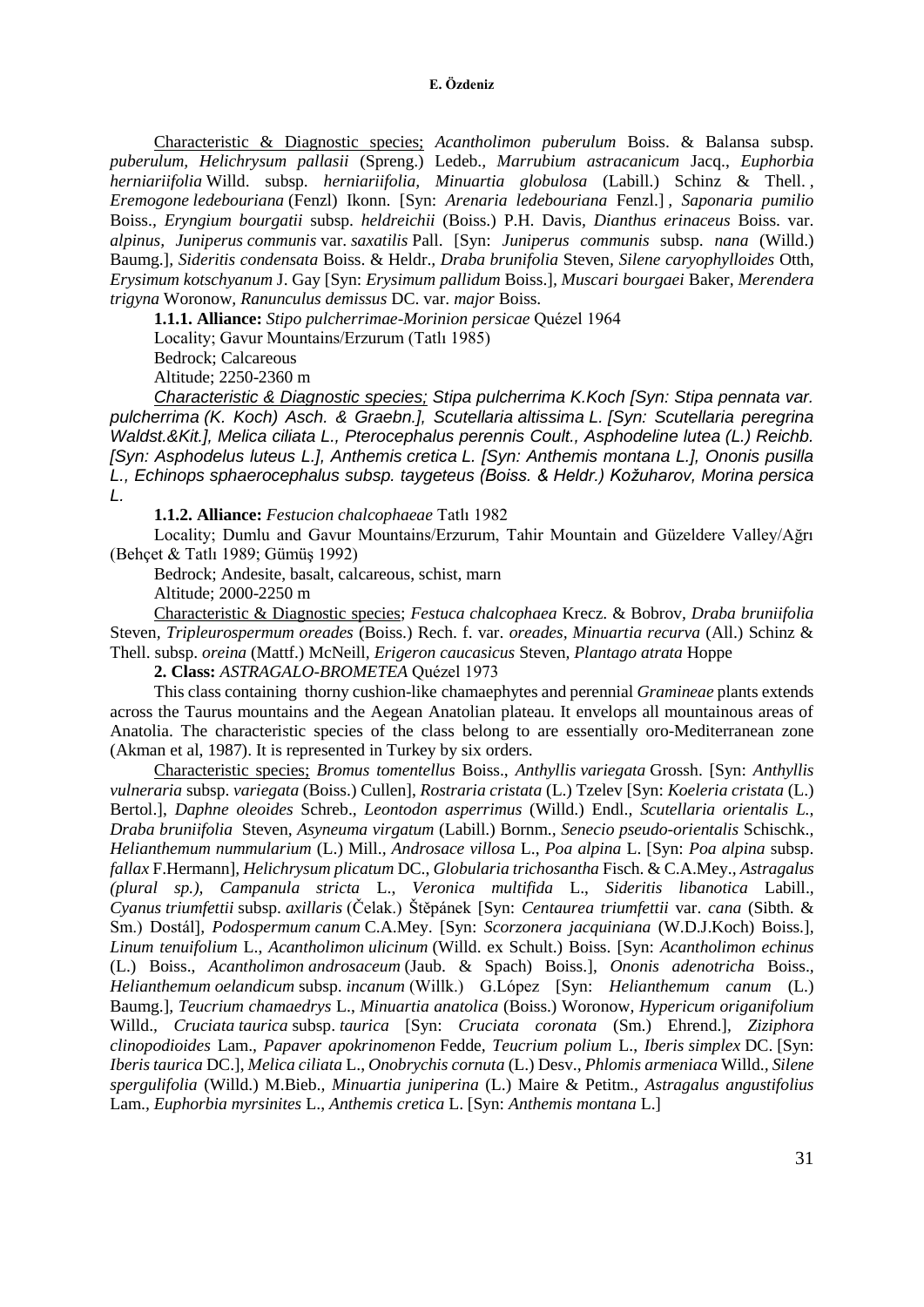The two alliances below (*Astragalo erythrotaeni-Gundelion armatae* and *Tanaceto orientali-Astragalion gummiferi*) are attached directly to the class *Astragalo-Brometea*.

**2.0.1. Alliance:** *Astragalo erythrotaeni-Gundelion armatae* Kaya & Ketenoğlu 2010

Locality; Karacadağ Mountain/Şanlıurfa-Diyarbakır (Kaya & Ketenoğlu 2010)

Bedrock; Volcanic, Basalt

Altitude; 1000-1500 m

Characteristic & Diagnostic species; *Alcea striata* (DC.) Alef subsp. *striata*, *Astragalus amblolepis*, *Astragalus erythrotaenius* Boiss., *Astragalus plumosus* subsp. *akardaghicus* (Eig) Ponert [Syn: *Astragalus plumosus* Willd. var. *akardaghicus* (Eig) D.F. Chamb. & Matthews], *Cerasus microcarpa* (C.A. Mey.) Boiss. subsp. *tortuosa* (Boiss. & Hausskn.) Browicz, *Cicer echinospermum* P.H. Davis, *Crucianella exasperata* Fisch. & C.A. Mey., *Dianthus hymenolepis* Boiss., *Dianthus strictus* Banks & Sol. var. *gracilior* (Boiss.) Reeve, *Grammosciadium macrodon* Boiss., *Gundelia tournefortii* L. var. *armata* Freyn & Sint., *Lathyrus inconspicuus* L. var. *stenophyllus* (Boiss.) Rech., *Lens montbretii* (Fisch. & C.A. Mey.) P.H. Davis & Plitmann, *Lotus gebelia* Vent. var. *hirsutissimus* (Ledeb.) Dinsm., *Medicago shepardi* Post ex Boiss., *Onobrychis megataphros* Boiss., *Onosmo rascheyanum* Boiss*., Paracaryum cristatum* (Schreb.) Boiss. subsp. *cristatum, Scrophularia libanotica* Boiss. subsp. *armena* R.R. Mill, *Torilis leptocarpa* (Hochst.) C.C. Towns., *Trifolium hausknechtii* Boiss. var. *candollei* (Post) Hossain.

**2.0.2. Alliance:** *Tanaceto orientali-Astragalion gummiferi* Kaya & Ketenoğlu 2010 Locality; Karacadağ Mountain/Şanlıurfa-Diyarbakır (Kaya & Ketenoğlu 2010) Bedrock; Volcanic, Basalt Altitude; 1500-1950 m

Characteristic & Diagnostic species; *Alcea calvertii* (Boiss.) Boiss., *Astragalus gummifer* Labill., *Astragalus lagopoides* Lam. [Syn: *Astragalus lagurus* Willd.], *Delphinium macrostachyum* Boiss. ex Huht, *Echinops heterophyllus* P.H. Davis, *Fibigia macrocarpa* (Boiss.) Boiss., *Linaria kurdica* Boiss. & Hohen. subsp. *araratica* (Tzvelev) P.H. Davis, *Paracaryum kurdistanicum* (Brand) R.R. Mill, *Phlomis armeniaca* Willd., *Phlomis kurdica* Rech.f., *Ranunculus macrorhynchus* Boiss. subsp*. trigonocarpus* (Boiss.) P.H. Davis, *Rosa vanheurckiana* Crép. var. *vanheurckiana* [Syn: *Rosa heckeliana* Tratt. subsp. *vanheurckiana* (Crép.) O. Nilsson], *Symphytum aintabicum* Hub.- & Wickens, *Tanacetum cadmeum* (Boiss.) Heywood subsp. *orientale* Grierson, *Telephium oligospermum* Steud. ex Boiss., *Thymus kotschyanus* Boiss. & Hohen. [Syn: *Thymus kotschyanus* Boiss. & Hohen. var. *glabrescens* Boiss.], *Viola modesta* Fenzl. Mor.

**2.1. Order:** *ASTRAGALO-BROMETALIA* Quézel 1973

The order extends in the central Taurus, western part of eastern Taurus range, and a mountain range in northwest Anatolia (Quézel, 1973; Akman et al, 1983; Ocakverdi and Çetik, 1982).

Characteristic & Diagnostic species; *Bromus tomentellus* Boiss.*, Onobrychis cornuta* (L.) Desv.*, Rumex angustifolius* Campd. subsp. *macranthus* (Boiss.) Rech.f., *Ononis adenotricha* Boiss., *Polygonum setosum* Jacq., *Cynoglossum montanum* L.*, Aethionema iberideum* (Boiss.) Boiss.*, Paracaryum lithospermifolium* (Lam.) Grande*, Silene cappadocica* Boiss. & Heldr.*, Campanula stricta*  L., *Silene sperguliflolia* (Willd.) M.Bieb. *, Scorzonera cana* (C.A. Mey.) Griseb. var. *jacquiniana* (W. Koch) D.f. Chamb., *Minuartia juniperina* (L.) Maire & Petitm.*, Phlomis armeniaca* Willd.*, Minuartia anatolica* (Boiss.) Woronow, *Senecio pseudo-orientalis* Schischk.*, Astragalus species.*

**2.1.1. Alliance:** *Tanacion praeteriti* Quézel 1973

Locality; Akdağ, Tekedağ, Sandras Mountain, West of Antalya/Western Taurus (Quézel, 1973) Bedrock; Serpentine, Calcareous

Altitude; 1700-2700 m

Characteristic & Diagnostic species; *Dianthus eretmopetalus* Stapf., *Astragalus paecilanthus*  Boiss. & Heldr.*, Bornmuellerantha aucheri* (Boiss.) Rothm. [Syn: *Odontites aucheri* Boiss.]*, Tanacetum praeteritum* (Horw.) Heywood, *Anthemis rosaea* Sm., *Elymus reflexiarristatus* (Nevski) Melderis [Syn: *Agropyron strigosum* (Schult.) Boiss.]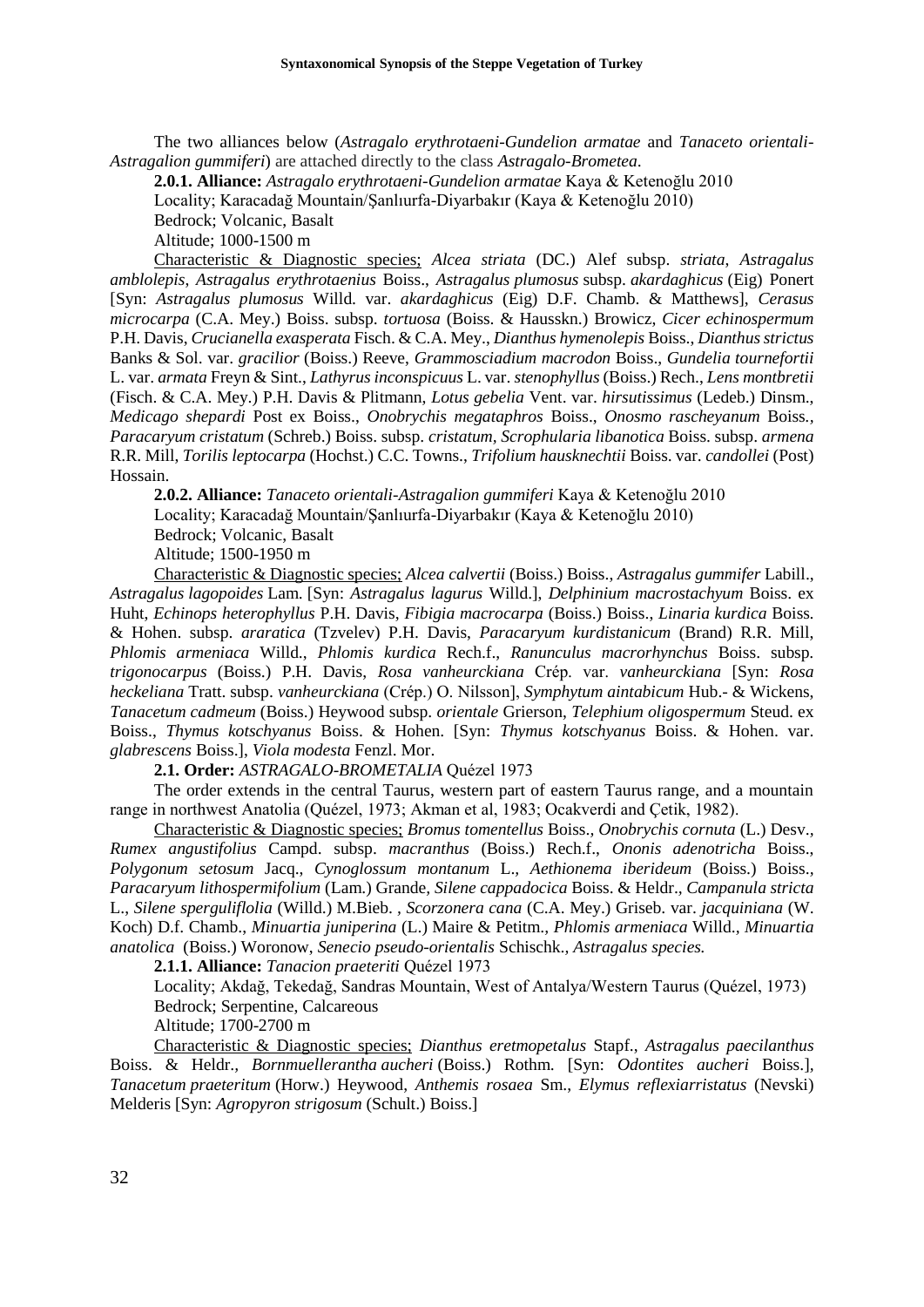**2.1.2. Alliance:** *Thurion capitatae* Quézel 1973 Locality; Mazmılı Mountain, Acıman Plateau (Quézel, 1973) Bedrock; Calcareous Altitude; 2000-2500 m

Characteristic & Diagnostic species; *Alyssum callichroum* Boiss., *Cochlearia sempervivum* Boiss. & Balansa*, Thlaspi rosulare* Boiss. & Balansa*, Thurya capitata* Boiss. & Balansa*, Fumana oligosperma* Boiss. & Kotschy*, Sideritis phlomoides* Boiss. & Balansa*, Scutellaria diffusa* Benth.*, Leontodon asperrimus* (Willd.) Endl. [Syn: *Leontodon masmenaeus* Boiss. & Balansa]*, Lactuca mulgedioides* (Vis. & Pančić) Boiss. & Kotschy ex Boiss. & Kotschy [Syn: *Lactuca seticuspis*  Boiss.]

**2.1.3. Alliance:** *Paronychion lycicae* Quézel 1973 Locality; Akdağ/Western Taurus (Quézel, 1973) Bedrock; Calcareous Altitude; 2200-2600 m

Characteristic & Diagnostic species; *Alopecurus lanatus* Sm., *Paronychia lycica* Chaudhri*, Dianthus brevicaulis* Fenzl. subsp. *setaceus* Reeve, *Veronica cuneifolia* D. Don*, Asperula lycia* Stapf.

**2.1.4. Alliance:** *Silenion oreades* Quézel 1973

Locality; Akseki, Yaylacık Hill, Cırlavık Hill, Ermenek and Oyuklu Mountain/Central Taurus, Bolkar mountains (Quézel, 1973)

Bedrock; Calcareous

Altitude; 2200-2600 m

Characteristic & Diagnostic species; *Fritillaria crassifolia* Boiss. & A.Huet*, Aethionema subulatum* (Boiss. & Heldr.) Boiss.*, Erysimum kotschyanum* J.Gay*, Arenaria isaurica* Boiss.*, Silene oreades* Boiss. & Heldr.*, Veronica cuneifolia* D.Don subsp. *isaurica* P.H. Davis*, Achillea formosa* (Boiss.) Sch. Bip. [Syn: *Leucocyclus formosus* Boiss.]

**2.2. Order:** *DRABO-ANDROSACETALIA* Quézel 1973

This order extends on calcareous bedrock of alpine and subalpine zones of Taurus Mountains, Davras Mountain/Isparta, Anti-Taurus Mountains /Adana (Sağlam 2007; Yurdakuol 1973). It is hard to draw the farthest boundaries of the order, but there is a possibility of presence of the order in high elevations of Lebanon Mountains (Akman et al, 2014).

Bedrock; Calcareous

Altitude; 2100-2300 m

Characteristic & Diagnostic species; *Alopecurus vaginatus* (Willd.) Kunth*, Aethionema cordatum* (Desf.) Boiss.*, Festuca pinifolia* (Hack. ex Boiss.) Bornm.*, Astragalus angustifolius* Lam. subsp. *pungen*s (Willd.) Hayek*, Minuartia leucocephala* Mattf., *Saponaria pumilio* (L.) Fenzl ex A.Braun*, Alyssum pateri* Nyár.*, Androsace villosa* L.*, Alyssum oxycarpum* Boiss. & Balansa, *Pedicularis cadmea* Boiss.*, Alyssum lepidotum* Boiss., *Veronica caespitosa* Boiss. var. *caespitosa, Alyssum condensatum* Boiss. & Hausskn., *Ziziphora clinopodioides* Lam., *Alyssum condensatum* subsp. *flexibile* (Nyár.) Dudley, *Asperula setosa* Jaub. & Spach, *Alyssum erosulum* Gennari & Pestal. ex Clem.*, Psephellus mucronifer* (DC.) Wagenitz [Syn: *Centaurea mucronifera* DC.], *Hesperis kotschyi* Boiss., *Centaurea kotschyi* (Boiss. & Heldr.) Hayek, *Draba brunifolia* subsp. *heterocoma* (Fenzl) Coode & Cullen, *Centaurea drabifolia* subsp. *cappadocica* (DC.) Wagenitz, *Draba brunifolia* Steven subsp. *brunifolia, Centaurea drabifolia* Sibth.&Sm. subsp. *austro-occidentalis* Wagenitz, *Aethionema oppositifolium* (Pers.) Hedge

**2.1.1. Alliance:** *Agropyro-Stachion* Quézel 1973

Locality; Akseki, Ermenek, Oyuklu Mountain, Bolkar Mountains/West of Antalya

Bedrock; Calcareous

Altitude; 1700-2300 m

Characteristic & Diagnostic species; *Elymus tauri* (Boiss. & Bal.) Melderis[Syn: *Agropyron tauri* Boiss. & Balansa]*, Hypericum scabrum* L.*, Asphodeline taurica* (Pall.) Endl., *Onosma stellulatum*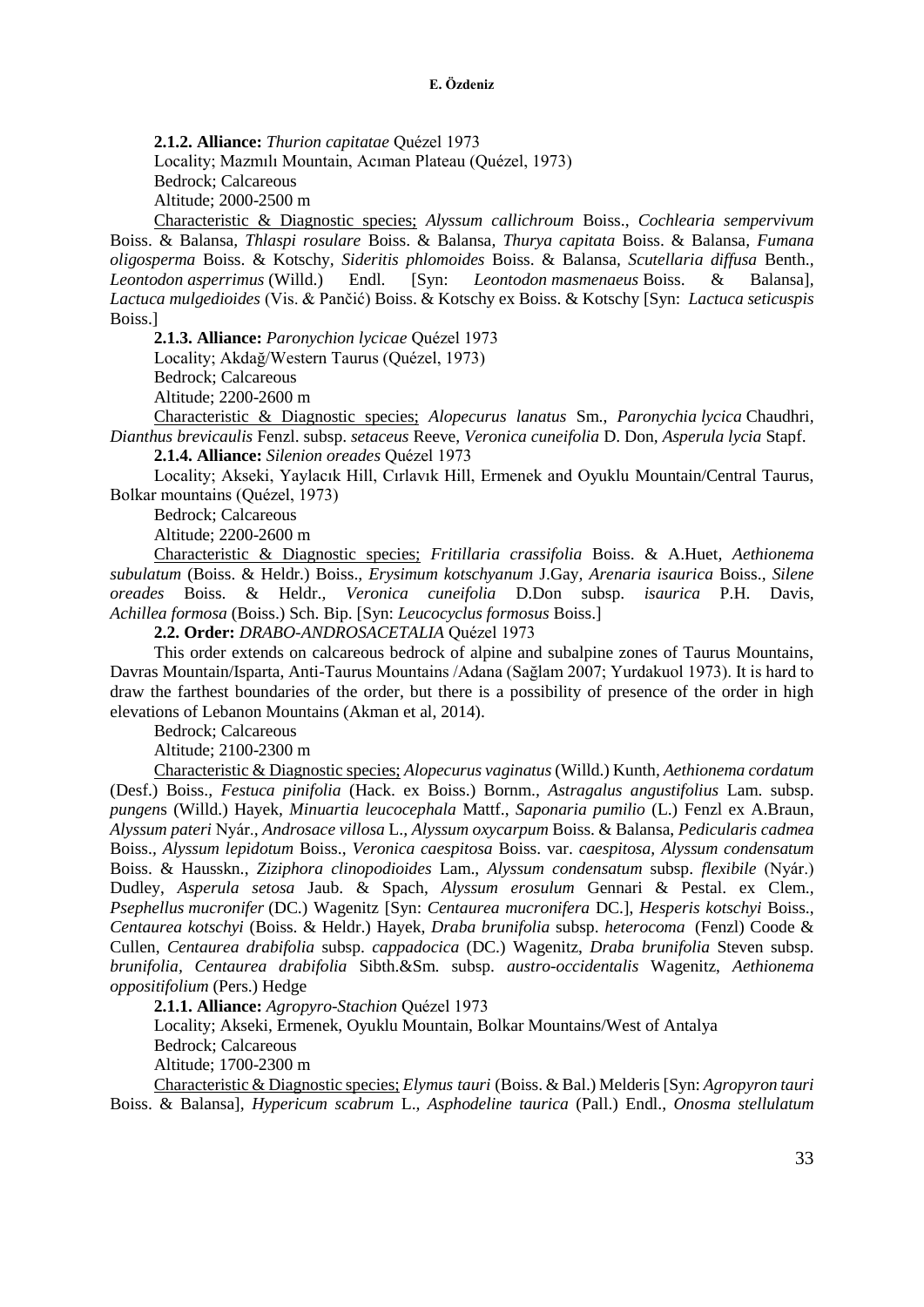Waldst. & Kit.*, Papaver polychaetum* Schott & Kotschy ex Boiss.*, Pterocephalus pinardi* Boiss.*, Arenaria rotundifolia* M.Bieb. [Syn: *Arenaria pauciflora* (Boiss.) Prodán]*, Galium cilicicum* Boiss.*, Eremogone acerosa* (Boiss.) Ikonn. [Syn: *Arenaria acerosa* Boiss. & Heldr.]*, Asyneuma lobelioides* (Willd.) Hand.-Mazz.*, Silene spergulifolia* (Willd.) M.Bieb. [Syn: *Silene supina* M.Bieb.], *Asyneuma virgatum* (Labill.) Bornm.*, Aethionema coridifolium* DC.*, Senecio pseudoorientalis* Schischk.*, Hypericum kotschyanum* Boiss., *Stachys lavandulifolia* Vahl

**2.3. Order:** *ONOBRYCHIDO ARMENI-THYMETALIA LEUCOSTOMI* Akman, Ketenoğlu, Quézel 1985

This order includes all steppe associations developed under the xeric climatical conditions are in the central and peripheral zone of Anatolia. The altitudinal ranges of the order vary between 600 - 1300 meters. The floristic composition of steppe vegetation of Central Anatolia does not match up with the floristic composition of Taurus and Anti-Taurus Mountains. Main reasons of the variation are height difference, precipitation, bedrock and endemism rate.

*Characteristic & Diagnostic species; Onobrychis arenaria subsp. cana (Boiss.) Hayek [Syn: Onobrychis armena Boiss. & A.Huet], Alyssum pateri Nyár., Minuartia hamata (Hausskn.) Mattf., Stachys cretica L., Alyssum sibiricum Willd., Marrubium parviflorum Fisch. & C.A.Mey., Moltkia caerulea Lehm., Paronychia kurdica Boiss., Dianthus anatolicus Boiss., Polygala anatolica Boiss. & Heldr., Polygala pruinosa Boiss., Globularia orientalis L., Anthemis tinctoria L., Centaurea virgata Lam., Astragalus condensatus Ledeb., Achillea santolinoides subsp. wilhelmsii (K.Koch) Greuter [Syn: Achillea wilhelmsii K.Koch], Achillea phrygia Boiss. & Balansa, Ajuga salicifolia (L.) Schreb., Astragalus lycius Boiss., Astragalus mesogitanus Boiss. [Syn: Astragalus lydius Boiss.], Bungea trifida (Vahl) C.A.Mey., Convolvulus holosericeus M. Bieb., Cousinia birandiana Hub.-Mor., Genista aucheri Boiss., Genista sessilifolia DC., Hedysarum varium Willd., Hypericum aviculariifolium Jaub. & Spach, Jurinea consanguinea DC., Lappula barbata (M.Bieb.) Gürke, Linum flavum L., Noaea mucronata (Forssk.) Asch. & Schweinf., Onobrychis hypargyrea Boiss., Onosma aucherana DC., Onosma isaurica Boiss. & Heldr., Phlomis pungens Willd., Salvia cryptantha Montbret & Aucher ex Benth., Salvia hypargeia Fisch. & C.A.Mey., Bromus cappadocicus Boiss. & Balansa subsp. cappadocicus, Silene supina M.Bieb. subsp. pruinosa (Boiss.) Chowdhuri, Astragalus brachypterus Fisch., Fumana aciphylla Boiss., Thymus leucostomus Hausskn. & Velen., Saponaria prostrata Willd., Astragalus anthylloides Lam., A. campylosema Boiss. , A. vulnerariae DC., Leontodon asperrimus (Willd.) Endl.*

**2.3.0.1. Alliance:** *Cousinia iconici-Artemision santonici* Geven, Adıgüzel and Vural 2010 Locality; Ereğli-Karaman (Geven et al, 2010)

Bedrock; Calcareous

Altitude; 1000-1180 m

Characteristic & Diagnostic species; *Artemisia santonicum* L.*, Cousinia iconica* Hub.-Mor.*, Androsace maxima* L.*, Loliolum subulatum* (Banks & Sol.) Eig *, Alyssum linifolium* Stephan ex Willd.*, Consolida stenocarpa* (P.H.Davis & M.Hossain) P.H.Davis*, Minuartia sclerantha* Thell.*, Allium macrochaetum* Boiss. & Hausskn.*, Ceratocephalus falcatus* (L.) Pers*.* 

**2.3.0.2. Alliance:** *Euphorbio armeni-Oligochaetion divaricatae* Tatlı 1991 Locality; Karahacılı, Gödekli villages/Iğdır/East Anatolia (Tatlı, 1991) Bedrock; Volcanic Altitude; 800-1000 m

Characteristic & Diagnostic species; *Oligochaeta divaricata* (Fisch. & C.A.Mey.) K.Koch*, Stipa hohenackeriana* Trin. & Rupr.*, Euphorbia marschalliana* subsp. *armena* (Prokh.) Oudejans [Syn: *Euphorbia armena* Prokh.]*, Trinia scabra* Boiss. & Noë*, Erysimum huber-morathii* Polatschek [Syn: *Erysimum torulosum* Hub.-Mor.]*, Stipagrostis plumosa* Munro ex T.Anderson*, Lepidium vesicarium* L.

**2.3.1. Suborder:** *ONOBRYCHIDO ARMENIAE-THYMENETALIA LEUCOSTOMI* Akman, Quézel, Barbéro, Ketenoğlu and Aydoğdu 1991

This suborder extends on lower elevations (1200-1300 m) of central and south-west Anatolia.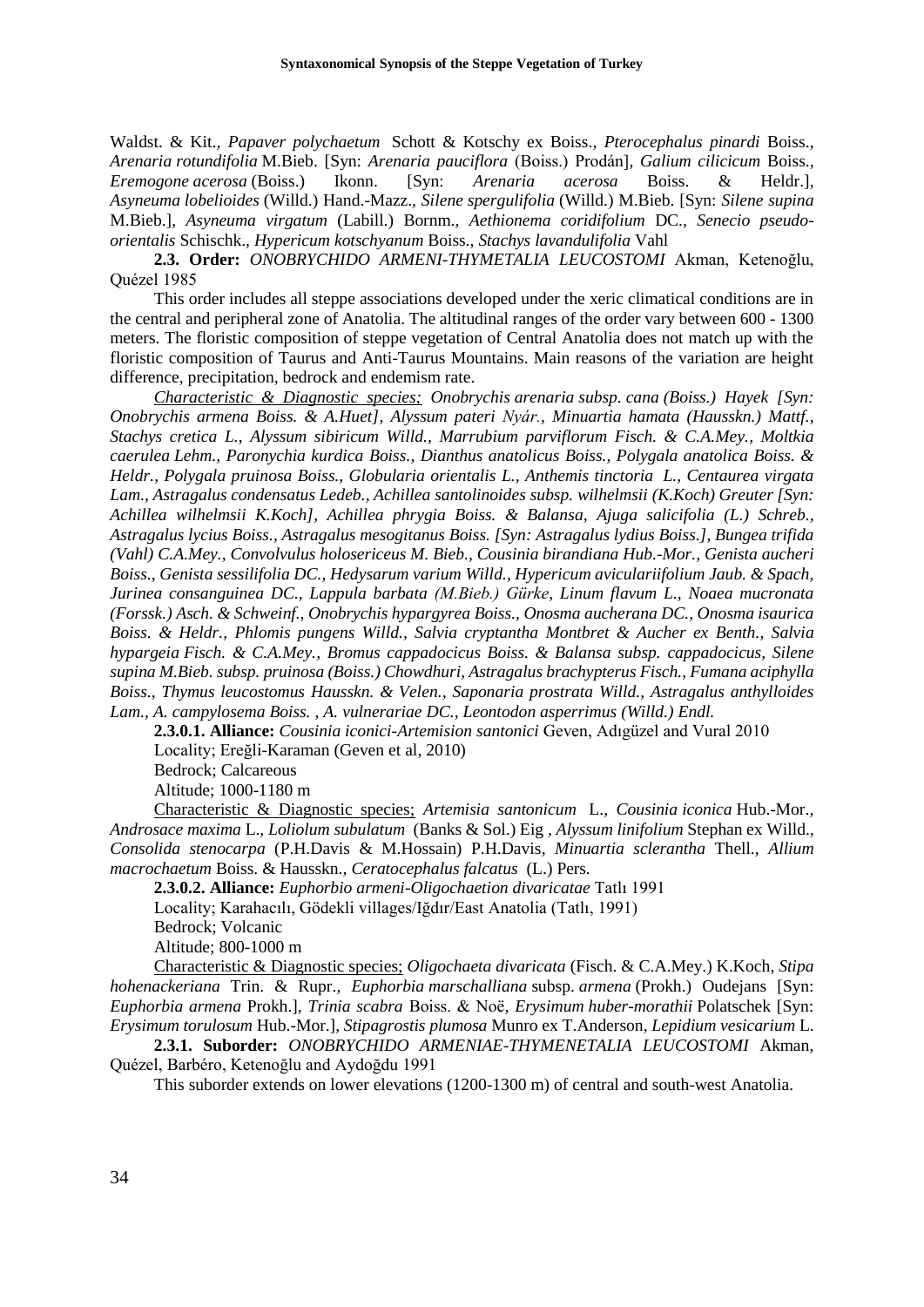Characteristic & Diagnostic species; *Artemisia scoparia* Waldst. & Kitam.*, Cousinia birandiana* Hub.-Mor.*, Thymus leucostomus* Hausskn. & Velen., *Artemisia santonicum* L.*, Bungea trifida* (Vahl) C.A.Mey.*, Astragalus mesogitanus* Boiss. [Syn: *Astragalus lydius* Boiss.]*, Stipa holosericea* Trin.*, Salvia absconditiflora* Greuter & Burdet [Syn: *Salvia cryptantha* Montbret & Aucher ex Benth.]*, Stipa lessingiana* Trin. & Rupr.

*1.3.1.1. Alliance: Alysso lepidoto-stellati-Astragalion condensati Aydoğdu, Ketenoğlu and Hamzaoğlu 1999* 

Locality; Baran and Kervansaray Mountain/Kırşehir (Aydoğdu, 1999)

Bedrock; Calcareous

Altitude; 1380-1670 m

Characteristic & Diagnostic species; *Astragalus condensatus* Ledeb., *Astragalus micropterus* Fischer, *Astragalus densifolius* Lam., *Alyssum lepidoto-stellatum* (Hausskn. & Bornm.) Dudley, *Euphorbia anacampseros* Boiss.*, Salvia modesta* Boiss., *Verbascum vulcanicum* Boiss. & Heldr. var. *vulcanicum, Minuartia anatolica* (Boiss.) Woron. var. *arachnoidae* McNeill, *Anchonium elichrysifolium* (DC.) Boiss. subsp. *canescens* (Hausskn. ex Bornm) Jacquemoud, *Sideritis galatica* Bornm., *Salvia blepharochlaena* Hedge & Hub.-Mor., *Centaurea paphlagonica* (Bornm.) Wagenitz.

*1.3.1.2. Alliance: Convolvulo assyrici-Helianthemion cani Ketenoğlu, Aydoğdu, Kurt, Hamzaoğlu, Tuğ &Aslantürk 2008* 

Locality; Şarkışla, Kangal and Gürün/Sivas (Ketenoğlu et al, 2008)

Bedrock; Calcareous

Altitude; 1300-1700 m

Characteristic & Diagnostic species; *Helianthemum oelandicum* subsp. *incanum* (Willk.) G.López [Syn: *Helianthemum canum* (L.) Baumg.], *Ebenus laguroides* Boiss., *Hypericum thymopsis* Boiss., *Convolvulus assyricus* Griseb., *Convolvulus compactus* Boiss., *Linum flavum* L. subsp. *scabrinerve* (Davis) Davis, *Galium incanum* Sm. subsp. *pseudocornigerum* Ehrend., *Stipa capillata* L., *Minuartia anatolica* (Boiss.) Woronow subsp. *scleranthoides* (Boiss. & Noë) McNeill, *Asphodeline tenuior* (Fisch.) Ledeb. subsp. *tenuiflora* (K.Koch) E.Tuzlacı

*1.3.1.3. Alliance: Convolvulo holosericei-Ajugion salicifoliae Akman, Ketenoğlu, Quézel & Demirörs 1984* 

Locality; West of Ankara, Ayaş, Temelli, Polatlı and Beypazarı, Acıkır, Polatlı/Ankara (Akman, 1984)

Bedrock; Marly and marly-gypsaceous

Altitude; 650-1150 m

Characteristic & Diagnostic species; *Convolvulus holoseriseus* Bieb. subsp. *holosericeus, Ajuga salicifolia* (L.) Schreber, *Euphorbia macroclada* Boiss., *Linum flavum* L. subsp. *scabrinerve* (Davis) Davis, *Galium verum* L.

**2.3.1.3.1. Suballiance:** *Ebeno hirsutae-Thymenion leucostomi* Hamzaoğlu, Aydoğdu, Kurt and Cansaran 2004

Locality; Cihanbeyli/Konya, Çifteler/Eskişehir (Hamzaoğlu et al, 2004)

Bedrock; Calcareous

Altitude; 850-1150 m

Characteristic & Diagnostic species; *Thymus leucostomus* Hausskn & Velen*, Ebenus hirsuta* Jaub. & Spach, *Minuartia anatolica* (Boiss.) Woron. var. *arachnoidea* McNeill, *Astragalus vulnerariae* DC., *Cousinia iconica* Hub.- Mor., *Astragalus tmoleus* Boiss. var. *bounacanthus* [\(Boiss.\) Ponert.](http://www.theplantlist.org/tpl1.1/record/tro-13041890), *Alyssum niveum* Dudley, *Achillea phrygia* Boiss. & Bal.

*1.3.1.4. Alliance: Salvio tchihatcheffii-Hedysarion varii Akman, Ketenoğlu, Quézel & Demirörs 1984* 

Locality; South-west of Ankara, Haymana (Akman et al, 1984) Bedrock; Marly Altitude; 800-1250 m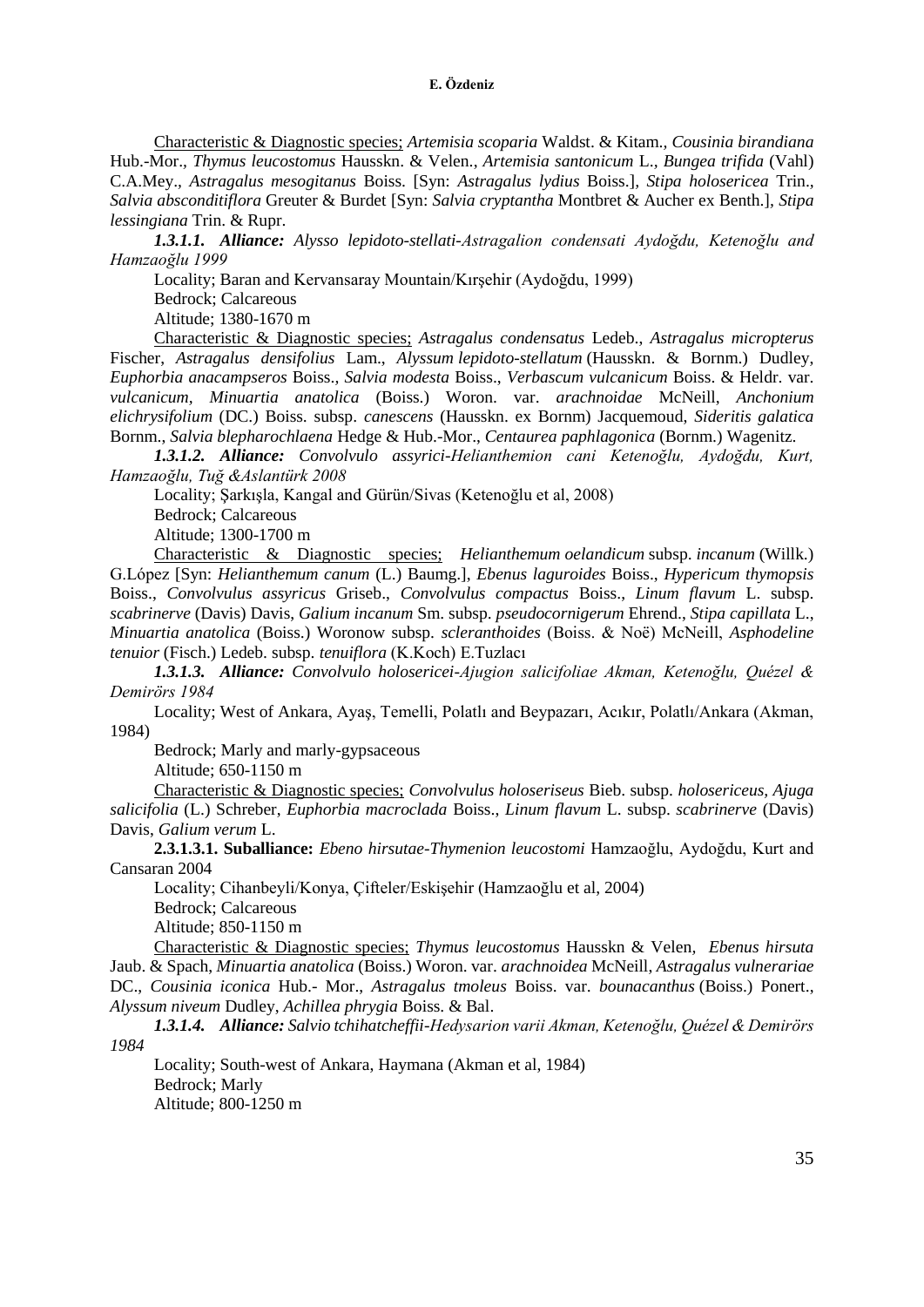Characteristic & Diagnostic species; *Salvia tchihatcheffi* (Fisch. & Meyr.) Boiss., *Hedysarum varium* Willd.*, Linum hirsutum* L. subsp. *anatolicum* (Boiss.) Hayek var. *anatolicum, Helianthemum nummularium* (L.) Mill.*, Asyneuma limonifolium* (L.) Janch.

**2.3.1.5. Alliance** *Phlomido armeniacae-Astragalion microcephali* Akman, Ketenoğlu, Quézel & Demirörs 1984

Locality; South-west of Ankara, Beynam-Bala, Ayaş Mountains west of Ankara, Kırıkkale, Kalecik, Kirşehir, Davras Mountain, Çiçek Mountain, Kızıldağ/Isparta, Karadağ/Karaman, Ermenek, Tahir Mountain and Güzeldere Valley/Erzurum, Emirdağ/Afyon, Beykavağı Kestel Mountain/Burdur, Kızılören-Çal-Loras, Akdağ, Ilgın, Kadınhanı, Hadim, Ermenek, Bucakkışla/Konya, Kütahya, Karaömer Mountain/Amasya, Pirreşit Mountain/Muradiye-Van, Baskil/Elazığ (Akman and Ketenoğlu1976; Akman et al, 1996; Gümüş, 1992; Tatlı et al, 1994; Akman et al, 1996; Behçet and Ünal, 1999; Kurt, 2002; Sağlam, 2004; Sağlam, 2007).

Bedrock; Radiolarite, flysch, marly, serpantine

Altitude; 750-1300 m

Characteristic & Diagnostic species; *Phlomis armeniaca* Willd., *Astragalus microcephalus* subsp. *microcephalus, Teucrium chamaedrys* L.*, Marrubium parviflorum* Fisch. & Meyr. subsp. *oligodon*  Boiss.

**2.3.1.5.1. Suballiance:** *Astragalenion lycii* Akman, Ketenoğlu, Quézel & Demirörs 1984 Locality; Karayavşan, Şerefliköy, Yenice, Haymana/Ankara (Akman et al, 1984) Bedrock; Flysch

Altitude; 1000 m

*Characteristic & Diagnostic species; Astragalus lycius Boiss., Helianthemum oelandicum subsp. incanum (Willk.) G.López [Syn: Helianthemum canum (L.) Baumg.], Astragalus lycius Boiss., Acantholimon acerosum (Willd.) Boiss. subsp. acerosum*

**2.3.1.6. Alliance:** *Phlomido nissolii-Onobrychdion tournefortii* Kurt 2002

Locality; South-west of Afyon, Emirdağ, Bolvadin, Çay, Senirkent, Uluborlu (Kurt, 2002) Bedrock; Volcanic (agglomerates), chalk, marly chalks Altitude; 900-1000 m

Characteristic & Diagnostic species; *Hypericum origanifolium* var. *depilatum* (Freyn & Bornm.)

N.Robson [Syn: *Hypericum avicularifolium* Jaub. & Spach. subsp. *depilatum* Freyn & Bornm.]*, Phlomis nissolii* L., *Onobrychis tournefortii* (Wild) Desv., *Eryngium bithynicum* Boiss.

**2.3.1.7. Alliance:** *Astragalo karamasici-Gypsophylion eriocalycis* Ketenoğlu, Quézel, Akman & Aydoğdu 1984

Locality; Polatlı-Acıkır, Beypazarı, Nallıhan, Haymana, north-west of Ankara, Çankırı, Kızılırmak Valley, Yapraklı Mountains/north-east of Çankırı, Şereflikoçhisar-Aksaray,-Nevşehir, Kırıkkkale, Kalecik, Kırşehir (Akman, 1990b; Ketenoğlu et al, 1984)

Bedrock; Gypsaceous, calcareous

Altitude; 350-900 m

Characteristic & Diagnostic species; *Astragalus karamasicus* Boiss. & Ball., *Thymus leucostomus* Jalas*, Linum mucronatum* Bertol subsp. *gypsicola* Davis var. *gypsicola*, *Centaurea patula* DC*., Allium flavum* L. subsp. *tauricum* (Besser ex Reichb.) Stearn var. *tauricum, Gypsophila eriocalyx* Boiss., *Gypsophila parva* Brak, *Bupleurum boissieri* Post.

**2.3.1.7.1. Suballiance:** *Asperulenion bornmuelleri* Ketenoğlu, Quézel, Akman & Aydoğdu 1983 Locality; North-east part of the Central Anatolia (Ketenoğlu et al, 1983)

Bedrock; Gypcaceous

Altitude; 700-900 m

Characteristic & Diagnostic species; *Asperula bornmuelleri* Velen, *Acantholimon acerosum*  (Willd.) Boiss., *Minuartia micrantha* Schischk., *Linaria corifolia* Desf., *Scorzonera cana* var. *radicosa*  (C.A. Meyer) Hoffm.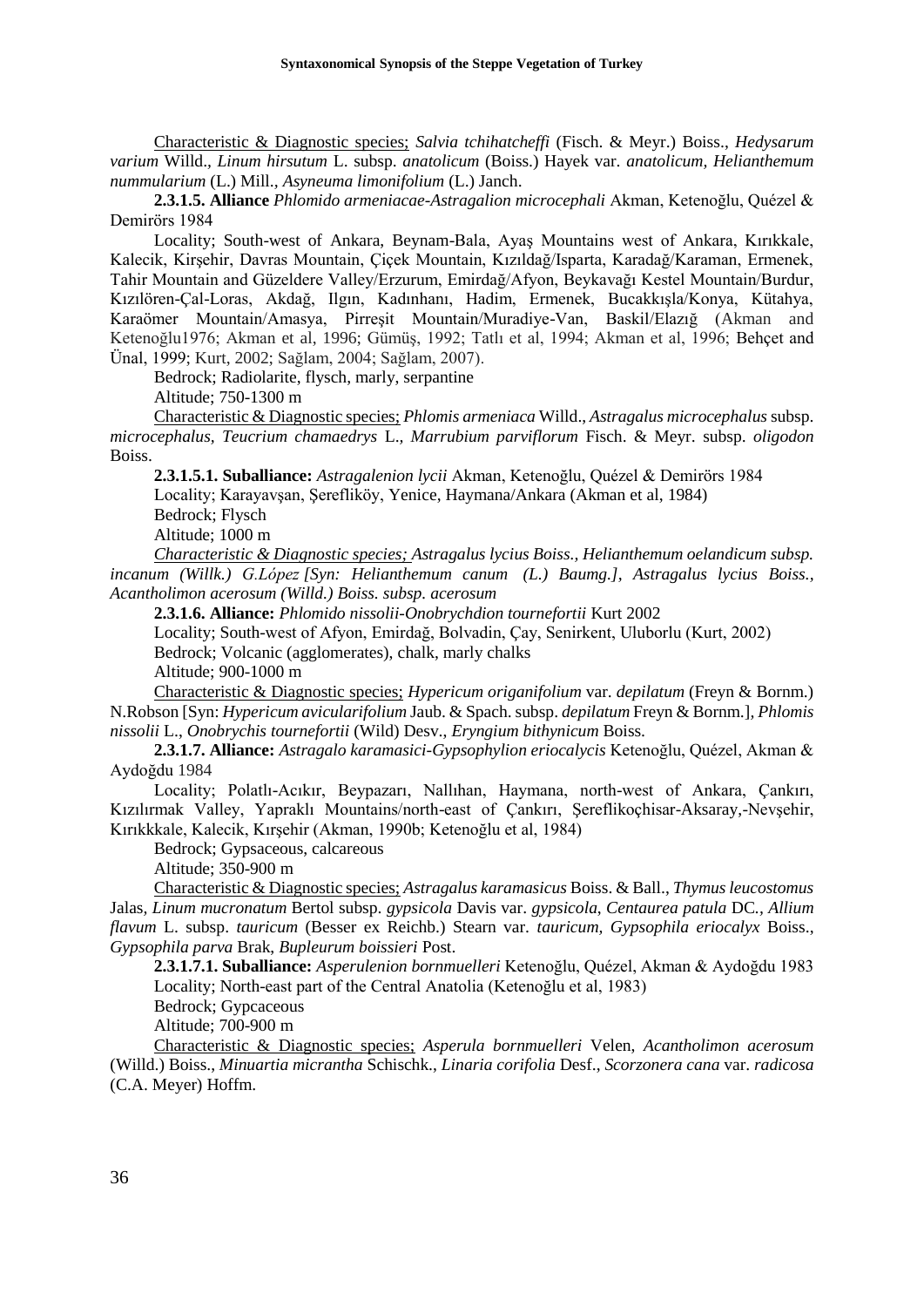**2.3.1.7.2. Suballiance:** *Helichryso-Thymenion cappadoci* Ketenoğlu, Aydoğdu, Kurt, Akman & Hamzaoğlu 2000

Locality; North-east part of the Central Anatolia (Ketenoğlu et al, 2000)

Bedrock; Gypcaceous

Altitude; 700-900 m

Characteristic & Diagnostic species; *Thymus cappadocicus* Boiss., *Helichrysum noeanum* Boiss., *Achillea sintenisii* Hub.-Mor., *Chrysothesium stelleroides* (Jaub. & Spach) Hendrych [Syn: *Thesium stellerioides* Jaub. & Spach.], *Scorzonera aucheriana* DC., *Chrysochamela neona* (Boiss.) Boiss., *Allium sivasicum* Özhatay & Kollman.

**2.3.1.8. Alliance:** *Achilleo wilhelmsii-Artemision santonici* Aydoğdu, Kurt, Hamzaoğlu, Ketenoğlu & Cansaran 2004

Locality; Tuz Lake and Seyfe Lake (Aydoğdu et al, 2004)

Bedrock; Salty soils, salty steppes

Altitude; 960-1000 m

Characteristic & Diagnostic species; *Artemisia santonicum* L., *Achillea santolinoides* subsp. *wilhelmsii*, (K.Koch) Greuter [Syn: *Achillea wilhelmsii* K.Koch], *Allium pseudoflavum* Vved., *Reaumuria alternifolia* (Lab.) Britten*, Alyssum blepharocarpum* Dudley and Hub.–Mor., *Allium scabriflorum* Boiss., *Acantholimon halophilum* Bokhari, *Anthemis fumariifolia* Boiss., *Verbascum helianthemoides* Hub.–Mor.

**2.3.1.8.1. Suballiance:** *Artemisenion santonicii* Ketenoğlu, Quézel, Akman & Aydoğdu 1983 Locality; North-east part of the Central Anatolia (Ketenoğlu et al, 1983)

Bedrock; Gypcaceous, calcareous

Altitude; 7600-800 m

Characteristic & Diagnostic species; *Artemisia santonicum* L., *Scabiosa argentea* L., *Taeniatherum caput-medusae* (L.) Nevski

**2.3.1.9. Alliance:** *Arenario ledebouriani-Astragalion plumosi* Akman 1990

Locality; Aydos Mountain/Ankara, Eldivan Mountain/Çankırı, Dinek Mountain/Kırıkkale (Akman, 1990a; Kurt et al, 1999; Hamzaoğlu and Duran, 2004)

Bedrock; Volkanic, calcareous, marly

Altitude; 1300-1800 m

Characteristic & Diagnostic species; *Eremogone ledebouriana* (Fenzl) Ikonn. [Syn: *Arenaria ledebouriana* Fenzl.], *Thymus sipyleus* Boiss., *Astragalus plumosus* Willd., *Thymus longicaulis* subsp. *chaubardii* (Rchb.f.) Jalas [Syn: *Thymus longicaulis* subsp. *subisophyllus*  (Borbás) Jalas]*, Stachys iberica* subsp. *stenostachya* (Boiss.) Rech. f., *Galium verum* L. subsp. *glabrescens* Ehrend., *Sideritis germanicopolitana* Bornm.

**2.3.1.10. Alliance:** *Minuartion juniperino-pestalozzae* Ketenoğlu, Serin, Kurt & Akman 1996 Locality; Hacıbaba Mountain/Konya (Serin et al, 1996)

Bedrock; Calcareous

Altitude; 2000-2350 m

Characteristic & Diagnostic species; *Minuartia juniperrina* (L.) Marie & Petitm., *Minuartia pestallozae* (Boiss.) Bornm., *Astragalus angustifolius* Lam*, Marrubium globosum* Montbret & Aucher ex Bentham subsp. *micranthum* (Boiss. & Heldr.) P. H. Davis, *Silene pharnaceifolia* Fenz., *Dianthus zederbaueri* Vierh., *Poa alpina* L. [Syn: *Poa alpina* subsp. *fallax* F.Hermann]*, Psephellus mucronifer* (DC.) Wagenitz [Syn: *Centaurea mucronifera* DC.], *Veronica cuneifolia* D. Don subsp. *isaurica* P.H. Davis, *Paronychia davisii* Chaudhri.

**2.3.1.11. Alliance:** *Thymo subisophyllii-Alyssion virgatii* Akman, Quézel, Aydoğdu, Ketenoğlu, Kurt & Evren 1994

Locality; Yapraklı Mountain/Çankırı (Akman et al, 1994) Bedrock; Calcareous, serpentine Altitude; 1400-1850 m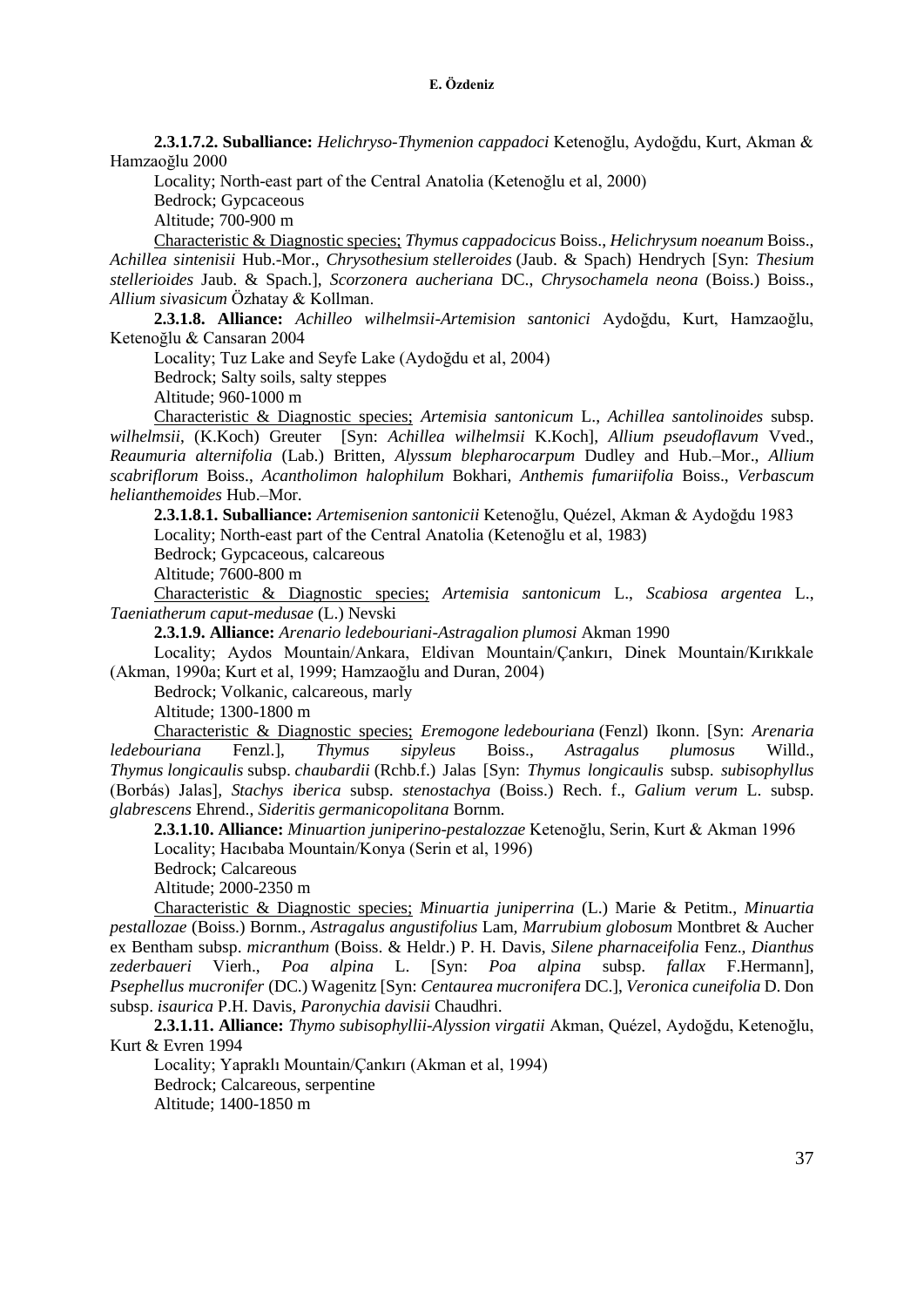Characteristic & Diagnostic species; *Thymus longicaulis* subsp. *chaubardii* (Rchb.f.) Jalas [Syn: *Thymus longicaulis* C. Presl subsp. *subisophyllus* (Borbás) Jalas], *Alyssum virgatum* Nyár., *Astragalus leucotrix* Freyn. & Bornm., *Helichrysum arenarium* L. Moench.subsp. *aucheri* (Boiss.) Davis & Kupicha, *Erysimum thyrsoideum* Boiss.*, Paronychia beauverdii* Czecz., *Silene olympica* Boiss., *Astragalus plumosus* DC. ex Bunge subsp. *nitens* (Freyn & Bornm.) Ponert

**2.3.2. Order:** *ASPERULO PHRYGIAE-THYMENETALIA CHAUBARDII* Akman, Quézel, Barbéro, Ketenoğlu & Aydoğdu 1991

This suborder extends supramediterranean/temperate zone/Mediterranean orobiome between 1300 and 2000 m on siliceous and partly calcareous bedrock in south-west of Anatolia.

Characteristic & Diagnostic species; *Acantholimon acerosum* (Willd.) Boiss. subsp. *brachystachyum* (Boiss.) Doğan & Akaydın*, Astragalus tmoleus* Boiss. var. *bounacanthus* (Boiss.) D.F.Chamb.*, Acantholimon ulicinum* (Willd. ex Schult.) Boiss. subsp. *ulicinum*, *Asyneuma compactum* Damboldt, *Achillea wilhelmsii* K.Koch, *Cyanus pichleri* (Boiss.) Holub. [Syn: *Centaurea pichleri*  subsp. *pichleri*], *Eremogone acerosa* (Boiss.) Ikonn. [Syn: *Arenaria acerosa* Boiss. & Heldr.]*, Cerasus prostrata* (Labill.) Ser. var. *prostrata* (Moris) Browicz, *Asperula lilaciflora* subsp. *Phrygia* (Bornm.) Schönb.-Tem.*, Dianthus zonatus* Fenzl. subsp. *zonatu*s, *Euphorbia kotschyana* Fenzl.*, Erysimum smyrnaeum* Boiss. & Balansa, *Paronychia dudleyi* Chaudhri*, Festuca paphlagonica* (St.-Yves) Markgr.- Dann. subsp. *paphlagonica, Thymus longicaulis* C.Presl subsp. *chaubardii* (Rchb.f.) Jalas *Hypericum origanifolium* Willd., *Saponaria prostrata* Willd. subsp. *prostrata, Plantago holosteum* Scop.

**2.3.2.1. Alliance:** *Siderito phrygiae-Centaurion maculicipis* Akman, Quézel, Barbéro, Ketenoğlu & Aydoğdu 1991

Locality; Sultan Mountains/Akşehir (Akman et al, 1991) Bedrock; Phyllite, calcareous Altitude; 1200-2200 m

Characteristic & Diagnostic species; *Asperula nitida* subsp. *hirtella, Astragalus strictispinis*  Boiss., *A. wiedemannianus* Fischer, *Aubrieta anamasica, Bolanthus frankenioides* var. *fasciculatus, Centaurea cariensis* Boiss. var. *maculiceps* (O.Schwarz) Wagenitz, *Helictotrichon pubescens* subsp. *longipes, Minuartia anatolica* (Boiss.) Woron. subsp. *anatolica, Minuartia leucocephala* (Boiss.) Mattf.*, Sideritis phrygia* Bornm., *Verbascum cherianthifolium* Boiss. subsp. *heldreichii.*

**2.3.2.2. Alliance:** *Verbasco phrygiae-Astragalion flavescentis* Akman, Quézel, Barbéro, Ketenoğlu&Aydoğdu 1991

Locality; Kumalar Mountain/Afyon (Akman et al, 1991)

Bedrock; Desite, Andesite

Altitude; 1200-2300 m

Characteristic & Diagnostic species; *Astragalus flavescens* Boiss., *Euphorbia anacampseros*  Boiss. subsp. *anacampseros, Sideritis condensata* Boiss. & Heldr. Apud Bentham, *Verbascum cryserium* Schrad., *Verbascum phryginum* Bornm.

**2.3.2.3. Alliance:** *Astragalo akscheriensis-Onobrychidion pisidici* Akman, Quézel, Barbéro, Ketenoğlu&Aydoğdu 1991

Locality; Karadağ/Isparta (Akman et al, 1991)

Bedrock; Volcanic

Altitude; 1300-2300 m

Characteristic & Diagnostic species; *Astragalus akscheherensis* Freyn. & Bornm., *Chamaecytisus drepanolobus* (Boiss.) Rothm., *Hieracium patentissimum* Freyn & Sint. ex Freyn & Sint., *Onobrychis pisidica* Boiss., *Sideritis pisidica* Boiss. & Heldr. Apud Bentham, *Saponaria chlorifolia* (Poir.) Kunze

**2.3.2.4. Alliance:** *Micromerio phrygiae-Olympociadion caespitosi* Akman, Quézel, Barbéro, Ketenoğlu & Aydoğdu 1991

Locality; Kapı Mountain, Barla Mountain/Isparta (Akman et al, 1991) Bedrock; Calcareous Altitude; 1950-2250 m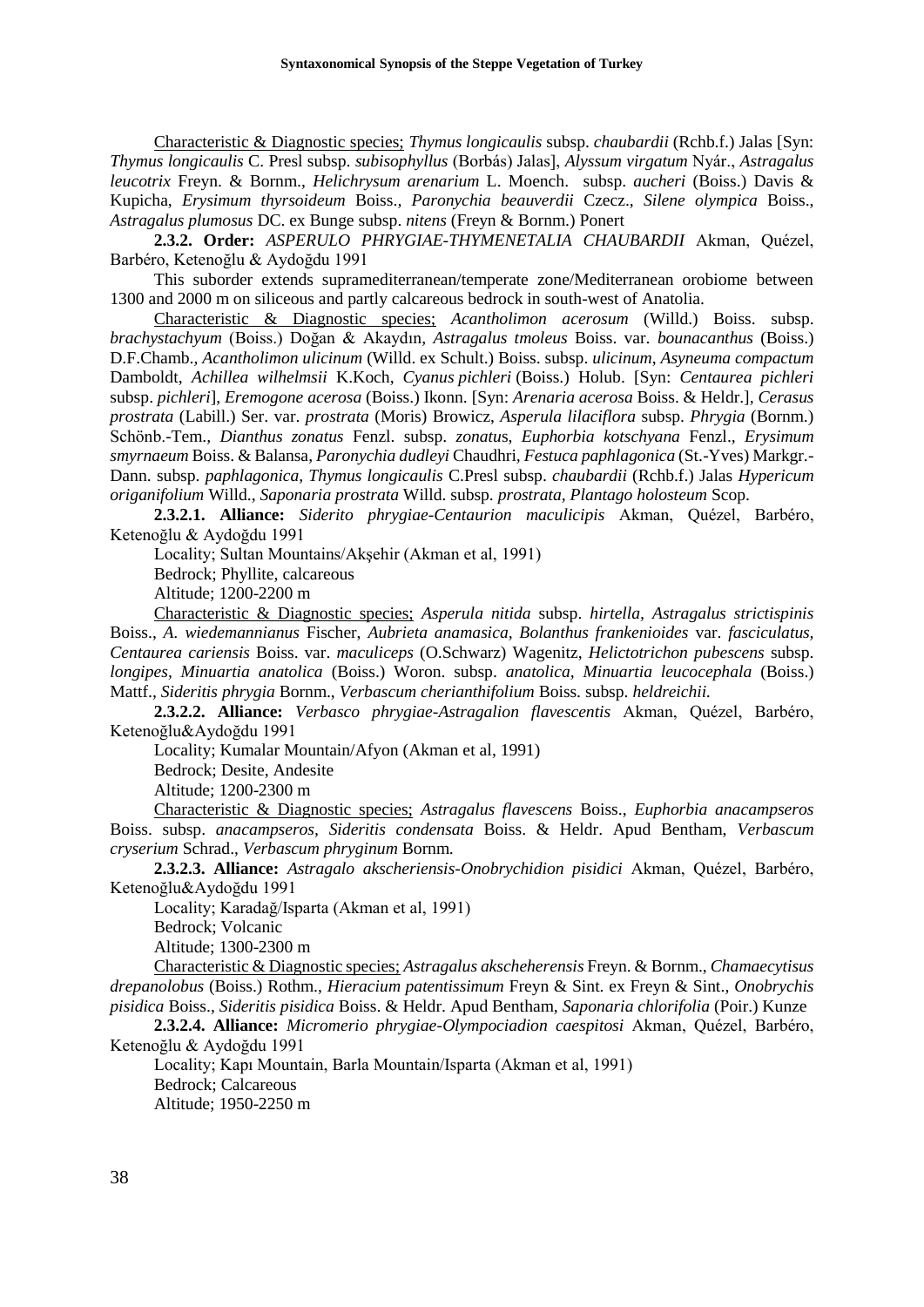Characteristic & Diagnostic species; *Cyclothrium origanifolium* (Labill.) Manden. & Scheng., *Festuca jeanpertii* (St. Yves) F. Markgraff Apud Hayek subsp*. jeanpertii, Micromeria cristata* (Hampe) Griseb. subsp. *phrygia* P.H. Davis, *Olymposciadium caespitosum* (SM.) Wolff., *Silene caryophylloides*  (Poiret) Otth. subsp*. eglandulosa* (Chowdh.) Coode & Cullen

**2.3.2.5. Alliance:** *Genisto involucratae-Marrubion micranthi* Akman, Vural, Quézel, Kurt, Ketenoğlu, Serin & Barbéro 1996

Locality; Karaman-Ermenek (Akman et al, 1996)

Bedrock; Calcareous, calcareous marl

Altitude; 1450-1650 m

Characteristic & Diagnostic species; *Marrubium globosum subsp. micranthum* [Montbret &](http://www.theplantlist.org/tpl1.1/record/kew-120853)  [Aucher ex Benth.,](http://www.theplantlist.org/tpl1.1/record/kew-120853) *Genista involucrata* Spach., *Cousinia ermenekensis* Hub.-Mor., *Arenaria ledebouriana var. parviflora* Boiss., *Astragalus acicularis* (Bunge) Podl., *Paronychia argyroloba* Stapf.

**2.4. Order:** *HYPERICO-THYMETALIA SKORPILII* Akman, Quézel, Yurdakulol, Ketenoğlu & Demirörs 1987

This order spreads in the western part of Ilgaz Mountains, encloses the highest peaks of the Bolu region (Abant, Aladağ and Çaltepe) in the northwest of the Anatolia and also is seen on Kısır Mountains (Kars) in the northeastern part of Anatolia.

Characteristic & Diagnostic species; *Thymus praecox* subsp. *skorpilii* (Velen.) Jalas*, Hypericum linarioides* Bosse, *Veronica gentianoides* Vahl, *Campanula olympica* Boiss., *Potentilla crantzii* [\(Crantz\)](http://www.theplantlist.org/tpl1.1/record/rjp-19)  [Beck ex Fritsch.](http://www.theplantlist.org/tpl1.1/record/rjp-19) *var. crantzii, Bupleurum falcatum* subsp. *persicum* (Boiss.) H.Wolff*, Pilosella hoppeana* subsp. *troica* (Zahn) P.D.Sell & C.West*, Bunium microcarpum* subsp. *bourgaei* (Boiss.) Hedge & Lamond, *Scabiosa columbaria* L. subsp. *pahlagonica, Asperula capitellata* Hausskn. & Bornm.*, Allium olympicum* Boiss., *Dianthus balansae* Boiss*, Anthemis melanoma* Trautv. subsp. *melanoma, Sesleria pontica* Deyl, *Pilosella macrotricha* (Boiss.) F.W.Schultz & Sch.Bip.*, Stachys germanica* subsp. *bithynica* (Boiss.) R.Bhattacharjee*, Scorzonera pygmaea* subsp. *nutans* (Czeczott) D. F.Chamb.

**2.4.1. Alliance:** *Sileno-Astragalion densifolii* Akman, Quézel, Yurdakulol, Ketenoğlu & Demirörs 1987

Locality; Northern slopes of Ilgaz Mountains/Kastamonu, Akyaka, Arpaçay, Melikköy and Değirmenköprüköy Plateaus/Kars (Akman et al, 1983; Ocakverdi, 1994)

Bedrock; Siliceous

Altitude; 1850-2200 m

Characteristic & Diagnostic species; *Silene olympica* Boiss., *Erysimum pulchellum* (Willd.) J.Gay*, Astragalus densifolius* Lam., *Stachys byzantina* K.Koch, *Onobrychis montana* subsp. *cadmea* (Boiss.) P.W.Ball, *Muscari aucheri* (Boiss.) Baker*, Anthemis tinctoria* subsp. *pallida* DC., *Minuartia hirsuta* subsp. *falcata* (Griseb.) Mattf., *Ranunculus dissectus* M. Bieb. subsp. *sibthorpii* Davis, *Nepeta nuda* subsp*. albiflora* (Boiss.) Gams*, Achillea coarctata* Poir.

**2.4.1.1. Suballiance:** *Globulario cordifoliae-Dianthenion leucophae* Akman, Quézel, Barbéro, Aydoğdu, Demirörs & Ekim 1988

Locality; Keltepe/Karabük (Akman et al, 1988)

Bedrock; Calcareous

Altitude; 1600-2000 m

Characteristic & Diagnostic species; *Globularia cordifolia* L., *Alchemilla sericata* Rchb. ex Buser*, Sideritis dichotoma* Huter*, Dianthus leucophaeus* Sm., *Valeriana phu* L.

**2.4.2. Alliance:** *Peducularo-Asterion alpinii* Akman, Quézel, Yurdakulol, Ketenoğlu and Demirors 1987

Locality; Ilgaz Mountains, Akyaka, Arpaçay, Melikköy and Değirmenköprüköy Plateaus, Kısır Mountains/Kars (Ocakverdi 1994; Ocakverdi et al, 2009)

Bedrock; Calcareous, volcanic Altitude; 2500-3000 m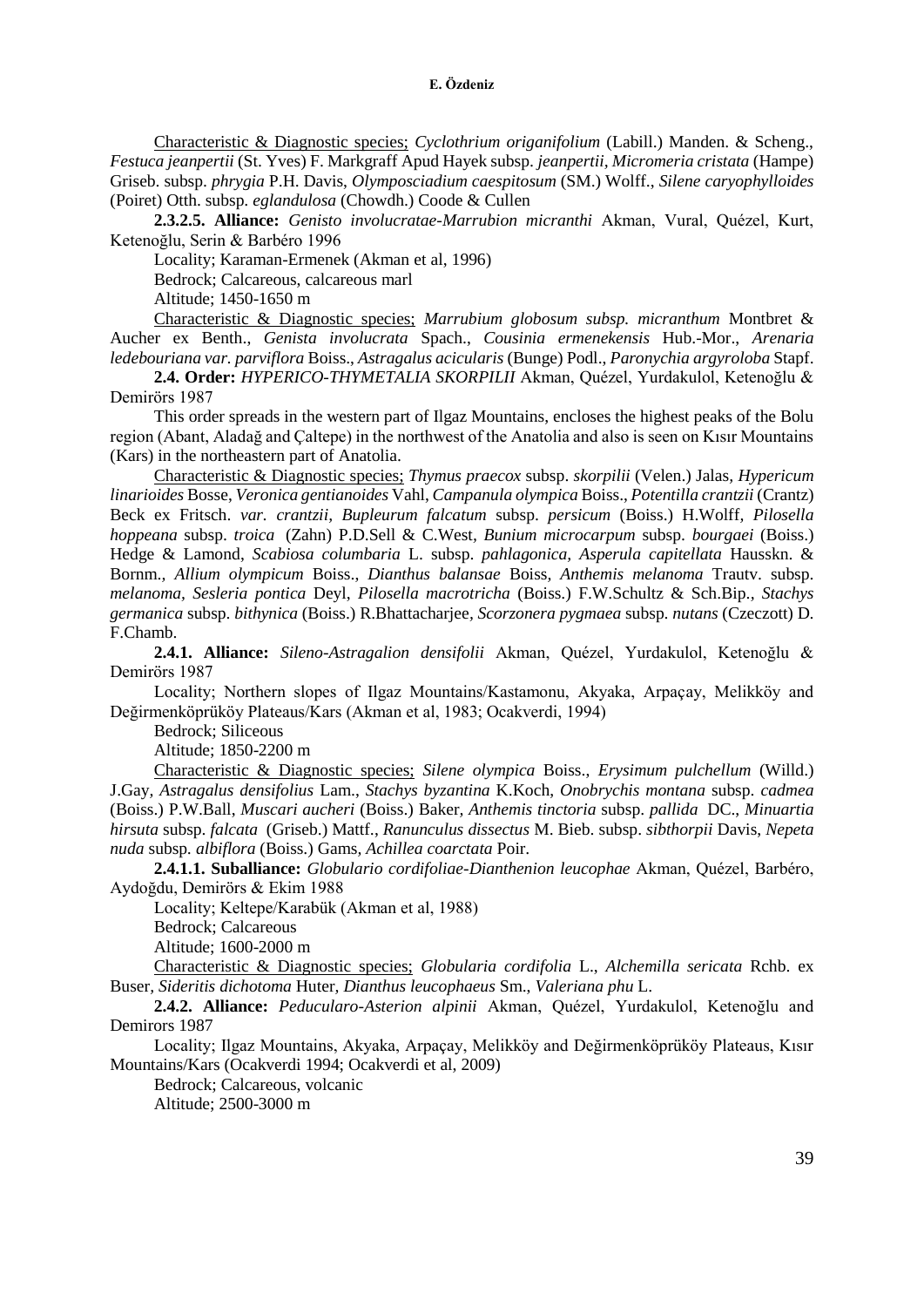Characteristic & Diagnostic species*; Pedicularis comosa L. subsp. sibthorpii (Boiss.) Boiss., Gentiana verna subsp. balcanica N.M. Pritch., Aster alpinus L., Myosotis alpestris F.W. Schmidt, Jasione supina subsp. pontica (Boiss.) Damboldt, Gentiana septemfida Pall., Galium album Mill. subsp. prusense (K.Koch) Ehrend.&Krendl.*

**2.5. Order:** *FESTUCO OREOPHILAE-VERONICETALIA ORIENTALIS* Hamzaoğlu 2006

This order extends to the mountains in the west of Anatolian Diagonal, Eastern Pontic Mountains and southeast Taurus Mountains. The associations included in the order are found between 1500 and 3200 m. The order spreads on volcanic bedrocks limestone and marl sediments.

Characteristic & Diagnostic species; *Arenaria dianthoides* Sm., *Astragalus lagurus* Willd., *Astragalus onobrychis* L., *Coronilla orientalis* Mill. var. *orientalis, Festuca brunnescens* (Tzvelev) Galushko, *Medicago papillosa* Boiss., *Onobrychis transcaucasica* Grossh., *Rosa pimpinellifolia* L., *Scutellaria orientalis* L. subsp. *orientalis, Thymus transcaucasicus* Ronniger, *Veronica orientalis* Mill. subsp. *orientalis, Acantholimon caryophyllaceum* Boiss. subsp. *caryophyllaceum, Alyssum pateri* Nyár. subsp. *prostratum* (Nyár.) T.R. Dudley, *Anemone albana* Steven subsp. *armena* (Boiss.) Smirn., *Artemisia spicigera* K.Koch, *Asperula laxiflora* Boiss., *Astragalus cinereus* Willd., *Centaurea rhizantha* C.A.Mey, *Coluteocarpus vesicaria* (L.) Holmboe subsp. *vesicaria, Cephalaria sparsipilosa* V.A.Matthews, *Daphne oleoides* Schreb. subsp. *kurdica* (Bornm.) Bornm., *Erysimum leptocarpum* Gay, *Festuca oreophila* Markgr.- Dann., *Gypsophila bitlisensis* W.F.Barker, *Helichrysum arenarium* (L.) Moench subsp. *rubicundum* (K.Koch) P.H.Davis & Kupicha, *Malabaila dasyantha* (K.Koch) Grossh., *Pimpinella peucedanifolia* Fisch. ex Ledeb., *Silene montbretiana* Boiss., *Thymus pubescens* Boiss. & Kotschy var. *cratericola* Jalas.

**2.5.1 Alliance:** *Festuco oreophilae-Veronicion orientalis* Hamzaoğlu 2006

Locality; Nemrut Mountains/Bitlis, Allahuekber Mountains/Kars-Erzurum, Dumlu Mountain /Erzurum, Ağrı and Tahir Mounatins/Ağrı, Hizan, Varik Plateau/Bitlis, Akyaka, Arpaçay, Melikköy and Değirmenköprüköy Plateaus/Kars (Tatlı 1987; Behçet & Tatlı 1989; Gümüş 1992; Behçet 1994a; Ocakverdi 1994)

Bedrock; Volcanic, limestone

Altitude; 1650-2650 m

Characteristic and differential species are counted in the order *Festuco oreophilae-Veronicetalia orientalis.*

**2.5.2 Alliance:** *Tanaceto aucherani-Thymion pubescentis* Hamzaoğlu 2006

Locality; Çoruh and Kelkit Valleys/Gümüşhane-Bayburt (Hamzaoğlu, 2006)

Bedrock; Limestone, volcanic and marl

Altitude; 1500-2200 m

Characteristic & Diagnostic species; *Achillea schischkinii* Sosn., *Astragalus lagopodioides* Vahl, *Centaurea carduiformis* DC. subsp. *orientalis* Wagenitz, *Isatis candolleana* Boiss., *Tanacetum aucheranum* (DC.) Sch.Bip., *Thymus pubescens* Boiss. & Kotschy var. *pubescens, Arenaria armeniaca* Boiss., *Erysimum pycnophyllum* Gay subsp. *ponticum* (Hausskn. & Bornm.) Cullen, *Onobrychis hajastana* Grossh., *Salvia rosifolia* Sm., *Senecio lorentii* Hochst.

**2.5.3. Alliance:** *Astragalo aurei-Festucion caucasicae* Hamzaoğlu 2006

Locality; Dumlu, Gavur and Palandöken Mountains/Erzurum, Pirreşit Mountain/Van, Süphan and Nemrut Mountains/Bitlis (Behçet and Tatlı, 1989; Tatlı, 1985; Behçet and Ünal, 1999)

Bedrock; Andesite, basalt (volcanic)

Altitude; 2400-3200 m

Characteristic & Diagnostic species; *Astragalus aureus* Willd., *Cephalaria procera* Fisch. & Avé-Lall., *Festuca woronowii* Hack. subsp. *caucasica* (St.-Yves) Markgr.- Dann., *Nepeta transcaucasica* Grossh., *Silene arguta* Fenzl, *Vicia alpestris* Steven subsp. *alpestris*, *Erigeron caucasicus* Stev. subsp. *venustus* (Botsch.) Grierson, *Poa longifolia* Trin., *Senecio pseudo-orientalis* Schischk.

**2.6. Order** *TRIFOLIO ANATOLICI-POLYGONETALIA ARENASTRI* Quézel 1973

This order includes meadows in Taurus Mountains.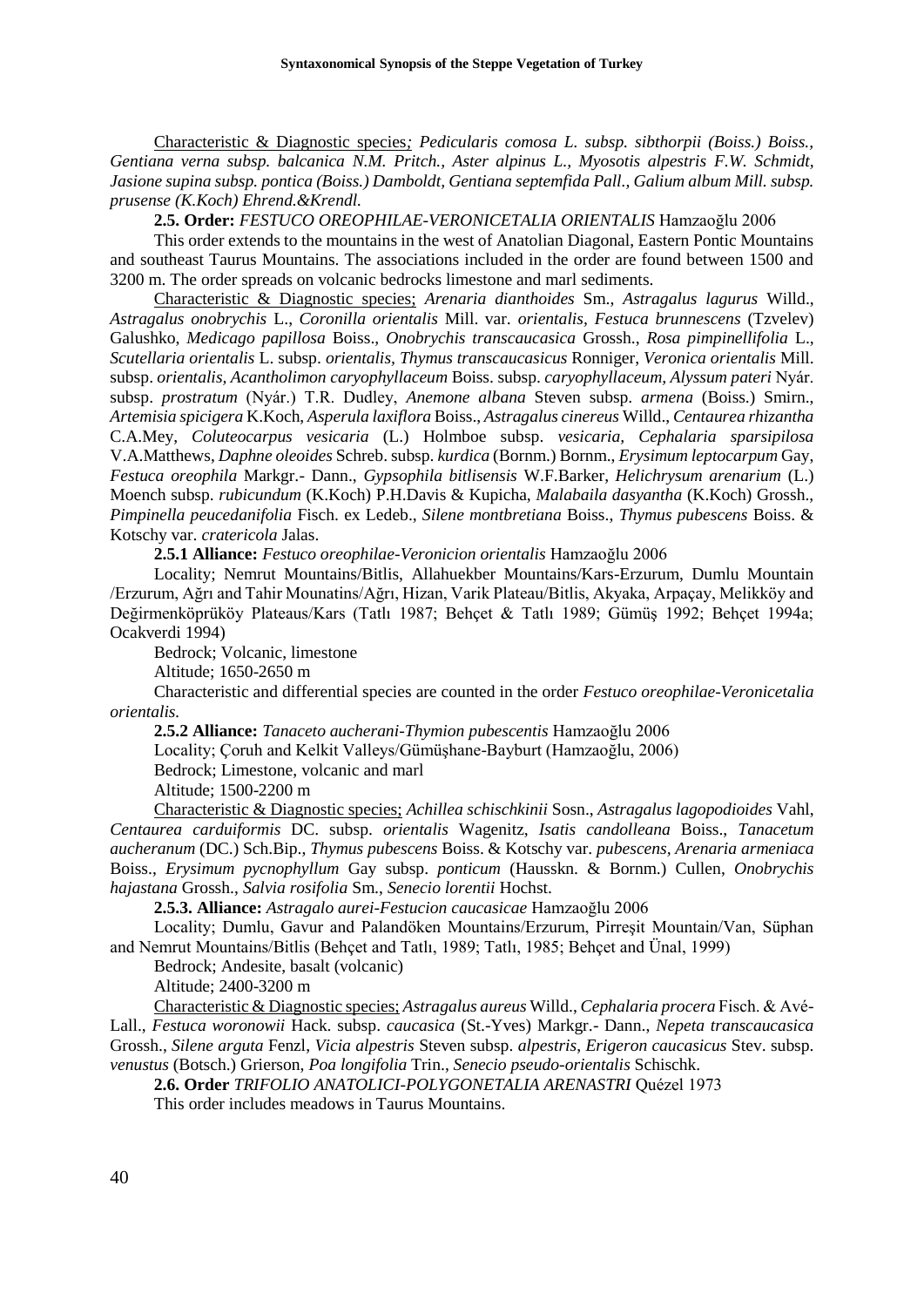Characteristic & Diagnostic species; *Crypsis acuminata* Trin., *Astragalus acmonotrichus*Fenzl, *Agrostis stolonifera* L., *Astragalus tauricolus* Boiss.*, Eremopoa persica* (Trin.) Roshev. [Syn: *Poa persica* Trin.], *Astragalus pinetorum* Boiss., *Polygonum cognatum* Meisn.*, Plantago lanceolata* L.*, Polygonum arenastrum* Boreau, *Plantago media* L.*, Ranunculus demissus* DC. var. *major* Boiss.*, Helichrysum plicatum* DC., *Paronychia polygonifolia* (Vill.) DC.*, Pilosella macrotricha* (Boiss.) F.W.Schultz & Sch.Bip.*, Lotus corniculatus* var. *alpinus* Ser.*, Taraxacum officinale* (L.) Weber ex F.H.Wigg.*, Potentilla hirta* L., *Astragalus gymnolobus* Fisch., *Trifolium hybridum* var*. anatolicum* (Boiss.) Hossain*, Astragalus caudiclosus* Boiss., *Taraxacum bithynicum* DC.*, Myosotis alpesteris* F.W.Schmidt

**2.6.1. Alliance** *Thlaspion papillosi* Kürschner, Parolly & Raab-Straube 1998

Locality; Bey Mountains, Akdağ, Bakırlı Mountain/Western Taurus, Geyik Mountains/West of Central Taurus (Kürschner et al, 1998)

Bedrock; Calcareous

Altitude; 2180-2720 m

Characteristic & Diagnostic species; *Corydalis erdelii* Zucc.*, Gagea villosa* (M. Bieb.) Sweet *var. hermonis* Dafn & Heyn*, Marrubium bourgaei* Boiss., *Ornithogalum oligophyllum* E.D. Clarke [Syn: *Ornithogalum brevipedicellatum* Boiss. ex Baker]*, Scilla bifolia* L. [Syn: *Scilla pleiophylla* Speta]*, Noccaea papillosa* (Boiss.) F.K. Mey. [Syn: *Thlaspi papillosum* Boiss.]*, Tragopogon olympicus* Boiss.*, Veronica cuneifolia* D.Don subsp. *cuneifolia, Veronica cuneifolia* subsp. *isaurica* P.H.Davis

**2.6.2. Alliance:** *Bolanthion frankenioidis* Quézel em. Kürschner, Parolly & Raab-Straube 1998 Locality; Bey Mountains, Akdağ/Western Taurus Mountains (Kürschner et al, 1998)

Bedrock; Calcareous

Altitude; 1900-2700 m

Characteristic & Diagnostic species; *Bolanthus frankenioides* (Boiss.) Barkoudah*, Tanacetum densum* (Labill.) Sch.Bip.*, Astragalus angustifolius* Lam.*, Veronica cuneifolia* D.Don*, Spergularia lycia* P.Monnier & Quézel

**2.6.3. Alliance:** *Trifolio-Polygonion* Quézel 1973

Locality; Akseki, Oyuklu Mountain, Bolkar Mountains, Acıman Plateau/Central and Eastern Taurus Mountains (Quézel, 1973)

Bedrock; Serpantine

Altitude; 2000-2400 m

Characteristic & Diagnostic species; *Helichrysum plicatum* DC.*, Lotus corniculatus* var. *alpinus* Ser.*, Polygonum arenastrum* Boreau*, Marrubium lutescens* Boiss. & Heldr. *micranthum (*Boiss. & Heldr.) P.H. Davis [Syn: *Marrubium micranthum* Boiss. & Heldr.]*, Trifolium hybridum* subsp. *anatolicum* (Boiss.) Hossain*, Polygonum cognatum* Meisn.*, Astragalus gymnolobus* Fisch.*, Ranunculus demissus* DC. var. *major* Boiss.*, Taraxacum officinale* (L.) Weber ex F.H.Wigg.*, Eremopoa persica* (Trin.) Roshev. [Syn: *Poa persica* Trin.],*, Potentilla hirta* L., *Paronychia polygonifolia* (Vill.) DC.*, Astragalus angustifolius* Lam., *Astragalus acmonotrichus* Fenzl

**3. Class:** *ALCHEMILLO-CAMPANULETEA TRIDENTATA* (Quezel & Düzenli 1979)

**3.1. Order:** *ALCHEMILLO-CAMPANULETALIA TRIDENTATAE* (Quezel & Düzenli 1979)

This order includes alpine meadows that have Euxin and Hyrcano-Euxin elements of Northeastern Anatolia and Caucasus and it is also present in two types of environment: wet, substantially fixed stony ground and the dry, surface (shallow), very mobile and stony ground (Düzenli, 1988; Korotkov and Belonovskaya, 2004).

Locality; Tiryal Mountain, Artvin

Bedrock; Spilite, dacite

Altitude; 2100-2844 m

Characteristic & Diagnostic species; *Alchemilla caucasica* Buser*, Minuartia recurva* (All.) Schinz & Thell. subsp. *oreina* (Mattf.) McNeill*, Campanula tridentata* Schreb.*, Carum caucasicum* (M.Bieb.) Boiss.*, Ranunculus brachylobus* Boiss. & Hohen. subsp. *brachylobus, Poa alpina* L. [Syn: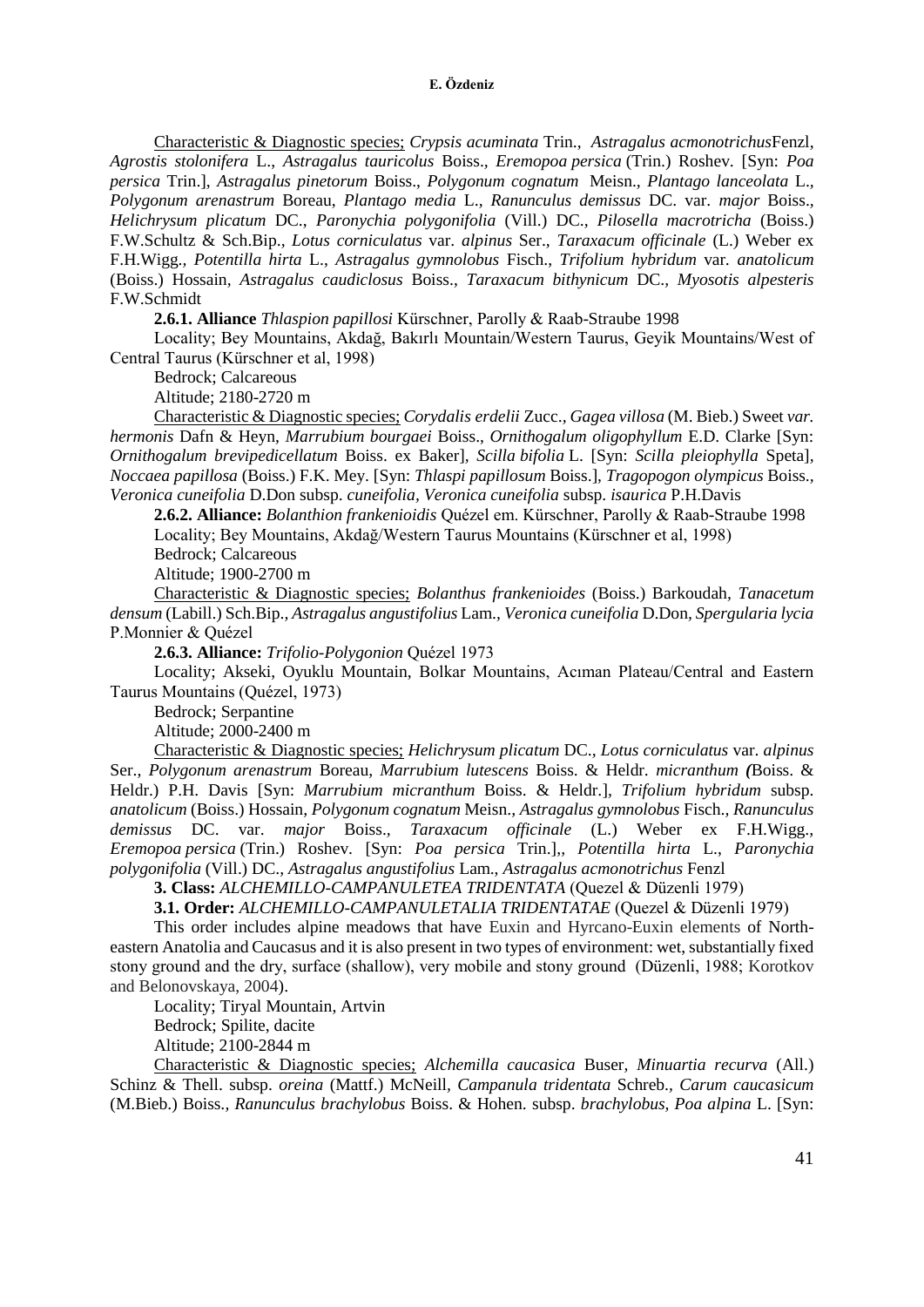*Poa alpina* subsp. *fallax* F.Hermann]*, Thymus nummularius* M.Bieb.*, Primula algida* Adams*, Erigeron caucasicus* Steven subsp. *venustus* (Botsch.) Grierson, *Carex cilicica* Boiss., *Trifolium polyphyllum* (C.A.Mey.) Latsch.*, Tripleurospermum oreades* (Boiss.) Rech.f.*, Pedicularis pontica* Boiss.*, Viola altaica* Ker Gawl. subsp. *oreades* (M. Bieb.) W.Becker, *Heracleum apifolium* Boiss.

**3.1.1. Alliance:** *Stachydion macranthae* (Quezel&Düzenli 1979)

Locality; Tiryal Mountain/Artvin (Düzenli 1976)

Bedrock; Flysch

Altitude; 2100-2844 m

Characteristic & Diagnostic species; *Stachys macrantha* (K.Koch) Stearn*, Polygonum bistorta* L.*, Geranium subacutum* (Boiss.) Aedo [Syn: *Geranium cinereum* subsp. *subcalescens* (Boiss.) P.H.Davis & J.Roberts]*, Anthyllis vulneraria* subsp*. boissieri* (Sagorski) Bornm.*, Astragalus viridissimus* Freyn & Sint.*, Pedicularis pontica* Boiss.*, Trifolium ambiguum* M.Bieb.*, Draba hispida* Willd.

**3.1.2. Alliance:** *Oxytropion albanae* (Quezel&Düzenli 1979)

Locality; Tiryal Mountain/Artvin (Düzenli, 1976)

Bedrock; Flysch

Altitude; 2100-2844 m

Characteristic & Diagnostic species; *Oxytropis albana* Steven*, Cerastium gnaphalodes* Fenzl*, Androsace villosa* L.*, Anthemis marschalliana* subsp. *pectinata* (Boiss.) Grierson

*4. Class: ASPLENIETEA TRICHOMANIS (Br.-Bl. in Meier and Br.-Bl. 1934) Oberd. 1977 This class as known chasmophytic vegetation on calcareous bedrocks is rich in endemic species and spreads on Taurus Mountains.* 

Characteristic & Diagnostic species; *Asplenium trichomanes* L., *Ceterach officinarum* Willd., *Asplenium ruta–muraria* L., *Cheilanthes pteridioides* C. Chr. [Syn: *Cheilanthes fragrans* (L. f.) Sw.], *Cystopteris fragilis* (L.) Bernh.*, Parietaria judaica* L., *Arabis caucasica* Willd. [Syn: *Arabis alpina*  subsp. *caucasica* (Willd.) Briq.]

**4.0.1. Subclass:** *POTENTILLENEA SPECIOSAE* Hein, Kürschner & Parolly 1998

Rock surfaces and crevices mountain ranges in Anatolia covered by chasmophytic plant communities are included in this subclass.

**4.1.** *SILENETALIA ODONTHOPETALEA* Quézel 1973

This order mostly extends on calcareous slopes of high mountains in Antalya province and environs and also central and eastern Taurus Mountains. The order comprises five alliances that are in the xero-to mesophytic montane to subalpine and hygro-to mesophytic oreal to alpine zone in the South Anatolia and one alliance in Northwest Anatolia (Hein et al. 1998). Characteristic species determined so far of the order is not enough, thus, exhaustive studies in the future will be allowed to increase the number of species belonging to alliances and associations (Akman et al, 2014).

Characteristic & Diagnostic species; *Asplenium haussknechtii* Godet & Reut.*, Rosularia sempervivum* (M.Bieb.) A. Berger subsp. *pestalozzae* (Boiss.) Eggli [Syn: *Rosularia pestalozzae* (Boiss.) Samuelsson & Froderstrom]*, Arenaria tmolea* Boiss., *Potentilla kotschyana* Fenzl*, Arenaria deflexa* Decne.*, Salvia caespitosa* Montbret & Aucher ex Benth.*, Silene odontopetala* Fenzl*, Macrotomia densiflora* (Ledeb. ex Nordm.) J.F.Macbr. [Syn: *Macrotomia cephalotes* Boiss.]*, Dianthus elegans* d'Urv. subsp. *actinopetalus* (Fenzl) Reeve*, Hypericum origanifolium* Willd., *Campanula cymbalaria* Sm.*, Ranunculus libanoticus* Freyn*, Tanacetum nivale* Sch.Bip.*, Asyneuma compactum* Damboldt*, Hieracium pannosum* Boiss.

**4.1.1. Alliance:** *Aubretion olympicae* Quézel & Pamukçuoğlu 1970

Locality; Uludağ and environs

Characteristic & Diagnostic species; *Aubrieta olympica* Boiss.*, Scrophularia olympica* Boiss*, Lamium garganicum* subsp. *striatum* (Sm.) Hayek, *Saxifraga rotundifolia* L.

**4.1.2. Alliance:** *Silenion odontopetalae* Quézel 1973

Locality; Bakırlı Mountain/Western Taurus Mountains, Çiçek and Davras Mountains/Isparta (Quézel, 1973; Sağlam, 2007; Sağlam, 2014)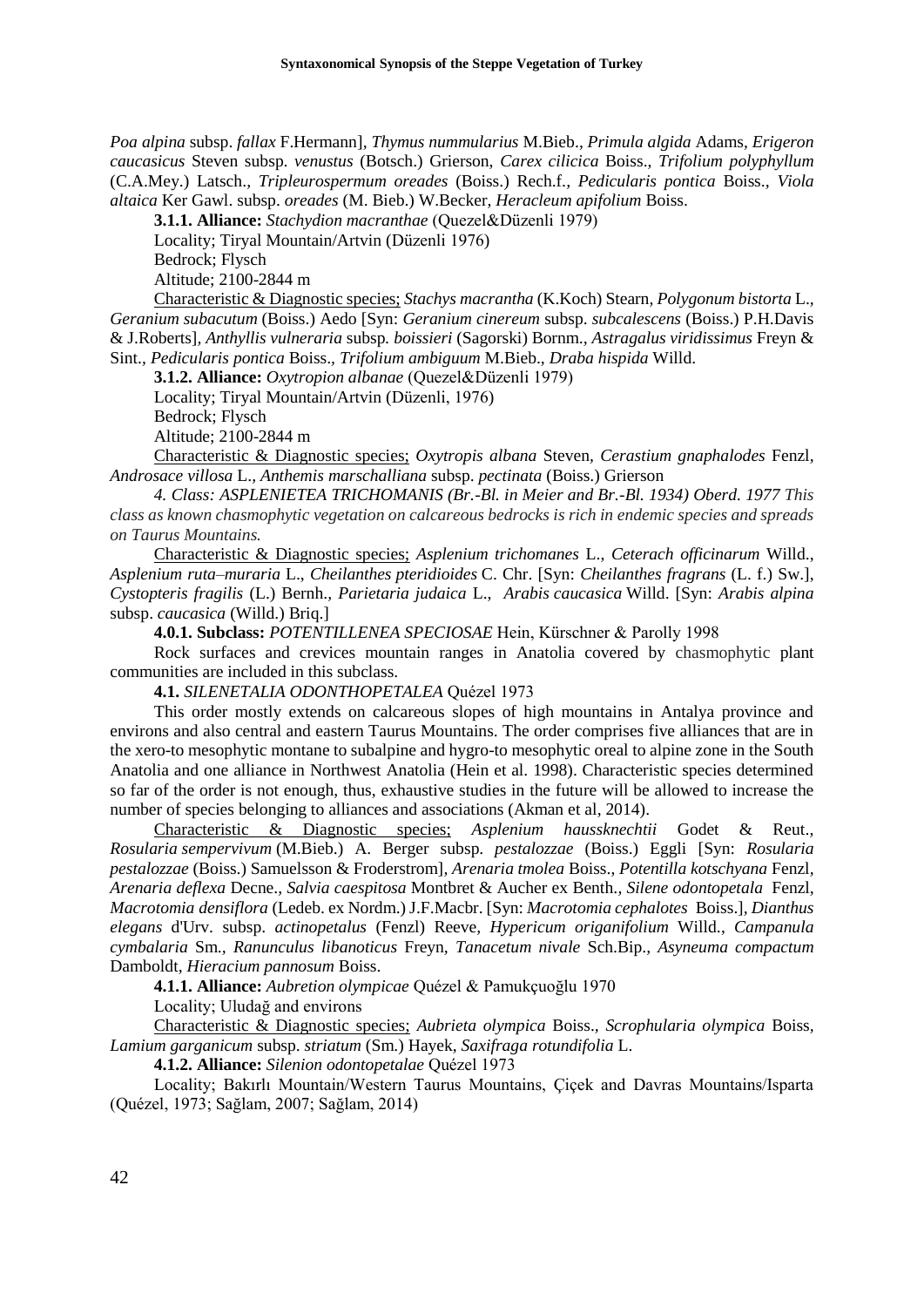Bedrock; Calcareous

Altitude; 1940-2500 m

Characteristic & Diagnostic species; *Silene odontopetala* Fenzl*, Asyneuma linifolium* (Boiss. & Heldr.) Bornm. subsp. *linifolium, Laserpitium petrophilum* Boiss. & Heldr.*, Hypericum origanifolium* var. *depilatum* (Freyn & Bornm.) N.Robson [Syn: *Hypericum avicularifolium* Jaub. & Spach. subsp. *depilatum* Freyn & Bornm.]

**4.1.3. Alliance:** *Onosmion mutabilis* Quézel 1973

Locality; Bolkar Mountains and Aladağlar/East of Central Taurus Mountains, Engizek Mountain/Kahramanmaraş (Quézel, 1973; Duman, 1995)

Bedrock; Calcareous

Altitude; 1500-2700 m

Characteristic & Diagnostic species; *Arabis aubrietioides* Boiss.*, Scrophularia variegata* M.Bieb.*, Aethionema capitatum* Boiss. & Balansa*, Veronica macrostachya* Vahl subsp. *sorgerae*  M.A.Fisch.*, Potentilla speciosa* Willd.*, Tanacetum argenteum* subsp*. flabellifolium* (Boiss. & Heldr.) Grierson, *Tanacetum armenum* (DC.) Sch.Bip.*, Onosma mutabile* Boiss. & Hausskn.

**4.1.4. Alliance:** *Campanulion isauricae* Hein, Kürschner and Parolly 1998

Locality; Geyik Mountains, Oyuklu Mountain/Western Central Taurus Mountains (Hein et al, 1998)

Bedrock; Limestone

Altitude; 1850-2550 m

Characteristic & Diagnostic species; *Arenaria tmolea* Boiss.*, Hypericum origanifolium* Willd.*, Prometheum chrysanthum* (Boiss.) 't Hart subsp. *chrysanthum, Valeriana speluncaria* Boiss.*, Nepeta concolor* Boiss. & Heldr. ex Benth.*, Onosma isaurica* Boiss. & Heldr.*, Asyneuma compactum* Damboldt*, Campanula isaurica* Contandr., Quézel & Pamukç.*, Campanula leucosiphon* Boiss. & Heldr.*, Erodium pelargoniflorum* Boiss. & Heldr.*, Euphorbia isaurica* M.L.S.Khan*, Geranium glaberrimum* Boiss. & Heldr.*, Senecio castagneanus* DC.

**4.1.5. Alliance:** *Drabion acaulis* Hein, Kürschner and Parolly 1998

Locality; Bolkar Mountains/Eastern Central Taurus Mountains (Hein et al, 1998)

Bedrock; Limestone

Altitude; 2600-3720 m

Characteristic & Diagnostic species; *Potentilla pulvinaris* Fenzl*, Draba acaulis* Boiss.*, Veronica kotschyana* Benth.*, Minuartia rimarum* Mattf.*, Thymus leucotrichus* Halácsy

**4.1.6. Alliance:** *Campanulion cymbalariae* Hein, Kürschner and Parolly 1998

Locality; Bakır Mountains, Elmalı Village/ Western Central Taurus Mountains, Aladağlar, Bolkar Mountains/Eastern Central Taurus Mountains (Hein et al, 1998)

Bedrock; Limestone

Altitude; 2000-2900 m

Characteristic & Diagnostic species; *Campanula cymbalaria* Sm.*, Saxifraga luteoviridis* Schott & Kotschy*, Pedicularis cadmea* Boiss.*, Myosotis speluncicola* (Boiss.) Rouy*, Ranunculus demissus* DC. var. *major* Boiss.*, Cystopteris fragilis* (L.) Bernh.*, Arenaria deflexa* Decne.*, Sedum magellense* Ten.*, Umbilicus luteus* (Huds.) Webb & Berthel.*, Scrophularia cryptophila* Boiss.*, Asplenium ramosum* L.*, Alchemilla ellenbergiana* Rothm.*, Oxyria digyna* (L.) Hill *, Poa cenisia* All.*, Poa bulbosa* L.*, Lactuca muralis* (L.) Fresen.*, Anthriscus kotschyi* Fenzl ex Boiss.

**5. Class:** *HELDREICHIETEA* Quézel ex Parolly 1995

This class includes plant communities on calcareous and serpentine moving rocks mountain ranges in South Anatolia (Quezel, 1973; Parolly, 1995). Besides, Parolly (1998) is stated that Düzenli (1976) identified two plant communities included in *Heldreichietea* in Hasandağ/Central Anatolia and there is a high possibility of occurence of scree communties within *Heldreichietea* in North Anatolian Mountain ranges.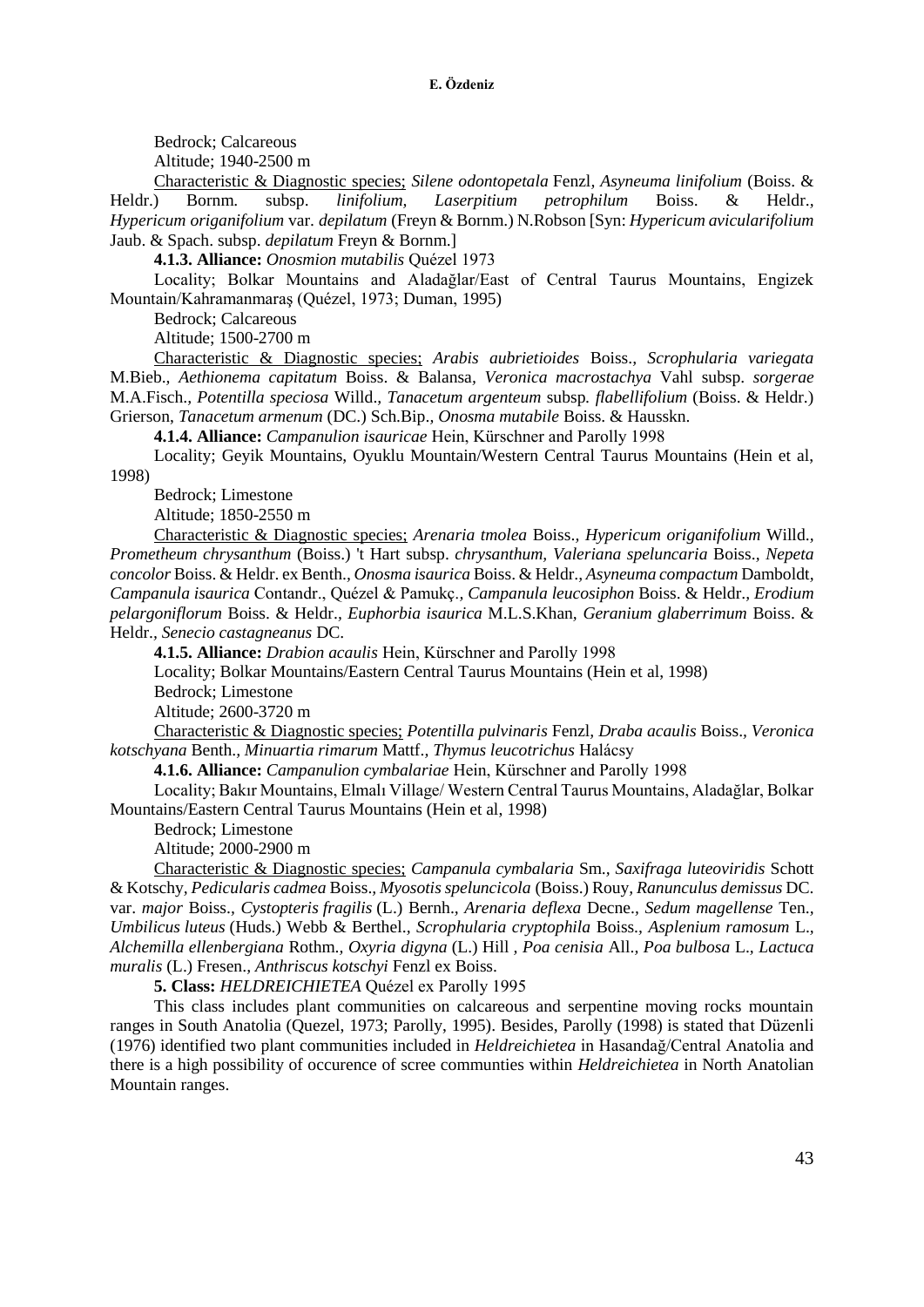Characteristic & Diagnostic species; *Ajuga chamaepitys* (L.) Schreb. subsp. *glareosa* P.H.Davis*, Alyssum argyrophyllum* Schott & Kotschy*, Androsace villosa* L.*, Arabis alpina* subsp. *brevifolia* (DC.) Greuter & Burdet*, Bunium microcarpum* (Boiss.) Freyn & Bornm.*, Bupleurum falcatum* L.*, Cicer incisum* (Willd.) K.Maly*, Euphorbia herniariifolia* Willd. var. *glaberrima* Halácsy*, Galium cilicicum* Boiss.*, Galium incanum* Sm.*, Heldreichia* subsp., *Lamium garganicum* subsp. *striatum* (Sm.) Hayek [Syn: *Lamium garganicum* subsp. *reniforme* (Montbret & Aucher ex Benth.) R.R.Mill]*, Laserpitium petrophilum* Boiss. & Heldr.*, Oxyria digyna* (L.) Hill*, Ranunculus brevifolius* Ten.*, Rumex scutatus* L.*, Noccaea sintenisii* (Bornm.) F.K. Mey. [Syn: *Thlaspi sintenisii* Bornm.]*, Vavilovia formosa* (Steven) Al.Fed.*, Veronica caespitosa* Boiss. var. *caespitosa, Viola crassifolia* Fenzl

**5.1. Order:** *LAMIETALIA CYMBALARIIFOLII* Parolly 1995

This order includes plant communities on moving rocks in the western Taurus.

Characteristic & Diagnostic species; *Lamium garganicum* var. *microphyllum* (Boiss.) Mennema [Syn: *Lamium cymbalariifolium* Boiss.]*, Scrophularia depauperata* Boiss.*, Fritillaria crassifolia* Boiss. & A.Huet subsp. *crassifolia, Ranunculus cadmicus* Boiss.*, Aethionema cordatum* (Desf.) Boiss.*, Euphorbia pestalozzae* Boiss.*, Festuca adanensis* Markgr.-Dann.*, Galium incanum* subsp. *centrale* Ehrend.*, Heldreichia bupleurifolia* Boiss. subsp. *bourgaei* (Boiss.) Parolly, Nordt & Mumm.*, Ricotia davisiana* B.L. Burtt*, Scrophularia candelabrum* Heywood*, Vavilovia formosa* (Steven) Al.Fed.*, Euphorbia herniariifolia* Willd. var. *glaberrima* Halácsy*, Peucedanum alpinum* (Sieber ex Schult.) B.L.Burtt & P.H.Davis

**5.1.1. Suborder:** *LAMIENALIA CYMBALARIIFOLII* Parolly 1995

**5.1.1.1. Alliance:** *Scrophularion depauperetae* Parolly 1995

Locality; Akdağ, Bey Mountains/Western Taurus Mountains (Parolly, 1995)

Bedrock; Limestone

Altitude; 2000-3000 m

Characteristic & Diagnostic species; *Alkanna attilae* P.H.Davis*, Heldreichia bupleurifolia* Boiss. subsp*. bourgaei* (Boiss.) Parolly, Nordt & Mumm*, Scrophularia depauperata* Boiss.*, Cyanus bourgaei* (Boiss.) Wagenitz & Greuter*, Elymus lazicus* (Boiss.) Melderis, *Lamium garganicum* var. *microphyllum* (Boiss.) Mennema [Syn: *Lamium cymbalariifolium* Boiss.], *Euphorbia pestalozzae* Boiss.*, Ormosolenia alpina* (Sieber ex Schult.) Pimenov

**5.2. Order:** *HELDREICHIETALIA* Quézel ex Parolly 1995

This order includes plant communities on moving rocks on mountain ranges in the central and southern Taurus.

Characteristic & Diagnostic species; *Cerastium cerastoides* (L.) Britton*, Cyclotrichium origanifolium* (Labill.) Manden. & Scheng.*, Galium incanum* subsp. *elatius* (Boiss.) Ehrend.*, Heldreichia bupleurifolia* Boiss. subsp. *bourgaei* (Boiss.) Parolly, Nordt & Mumm*, Heracleum humile* Sm.*, Lamium eriocephalum* Benth.*, Linaria corifolia* Desf.*, Melica ciliata* L.*, Nepeta cilicica* Boiss. ex Benth.*, Poa cenisia* All.*, Scorzonera cana* (C.A.Mey.) Griseb.

**5.2.1. Suborder:** *LAMIENALIA GLANDULOSIDENTIS* Parolly 1995

This suborder extends west of Central Taurus.

**5.2.1.1. Alliance:** *Scrophularion myriophyllae* Parolly 1995

Locality; Bakırlı Mountain/Central Taurus Mountains (Parolly, 1995)

Bedrock; Limestone

Altitude; 2160-2300 m

Characteristic & Diagnostic species; *Scrophularia myriophylla* Boiss. & Heldr.*, Lamium eriocephalum* Benth.*, Heldreichia bupleurifolia* Boiss.*, Ricotia varians* B.L. Burtt

**5.2.2. Suborder:** *LAMIENALIA ERIOCEPHALI* Parolly 1995

This order spreads on west of eastern Taurus Mountains.

**5.2.2.1. Alliance:** *Scrophularion rimarium* Parolly 1995

Locality; Bolkar Mountains and Aladağlar/The upper oreal to subalpine zone of east of Central Taurus Mountains (Parolly, 1995)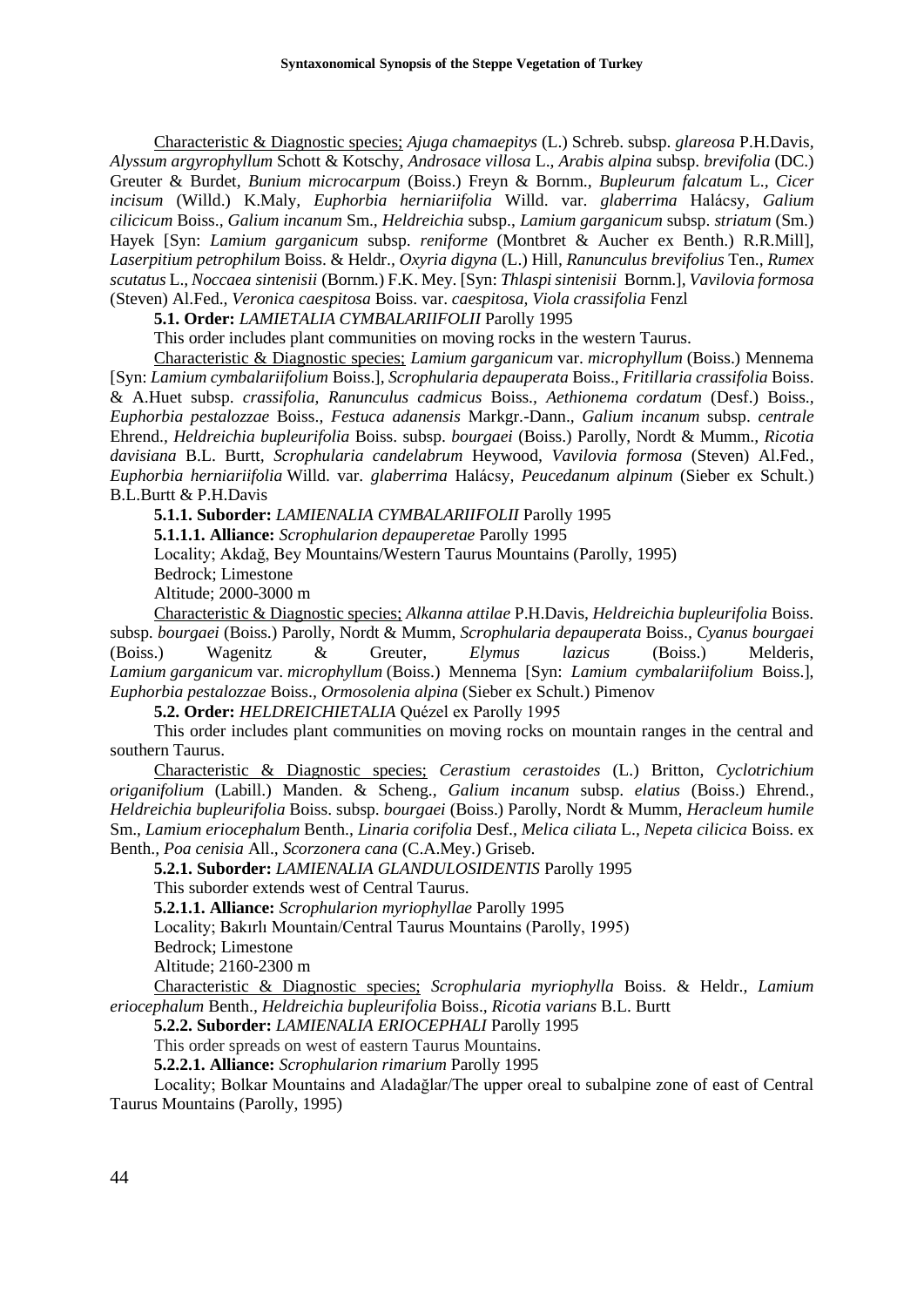Bedrock; Limestone

Altitude; 2200-2700 m

Characteristic & Diagnostic species; *Scrophularia rimarum* Bornm.*, Anthriscus kotschyi* Fenzl ex Boiss*, Heracleum humile* Sm.*, Aurinia rupestris subsp. cyclocarpa* (Boiss.) Cullen & T.R.Dudley, *Arenaria kotschyana* Fenzl subsp. *kotschyana, Hypericum crenulatum* Boiss.*, Aethionema stylosum* DC.*, Aethionema speciosum* Boiss. & A.Huet

**5.2.2.2. Alliance:** *Jurinellion moschus* Parolly 1995

Locality; The upper alpine zone to subnival belt of the Eastern Central Taurus Mountains (Parolly, 1995)

Bedrock; Limestone

Altitude; 2750-3600 m

Characteristic & Diagnostic species; *Jurinella moschus* (Habl.) Bobrov subsp. *moschus, Silene pruinosa* Boiss. [Syn: *Silene supina* subsp. *pruinosa* Chowdhuri]*, Hedysarum erythroleucum* Schott & Kotschy ex Boiss., *Thymus leucotrichus* Halácsy*, Astragalus pelliger* Fenzl*, Noccaea sintenisii* (Bornm.) F.K. Mey. [Syn: *Thlaspi sintenisii* Bornm. subsp*. crassum], Minuartia rimarum* Mattf.*, Crepis frigida* (Boiss. & Balansa) Babc.*, Scorzonera cana var. radicosa* (C.A. Meyer) Hoffm.*, Scutellaria orientalis* L. subsp. *alpina* (Boiss.) O.Schwarz var. *glandulosissima* O.Schwarz*, Scutellaria orientalis* L. subsp. *pinnatifida* J.R. Edm.*, Androsace multiscapa* Duby*, Tulipa humilis* Herb.

**6. Class:** *JUNCETEA MARITIMI* Braun-Blanq. in Braun-Blanq., Roussine and Nègre 1952

This class involves plant communities dominated by *Gramineae* on salt marhes. It has a wide distribution and spreads on the whole Mediterranean and Black Sea region in Anatolia.

Characteristic & Diagnostic species; *Juncus maritimus* Lam.*, Juncus acutus* L.*, Polypogon maritimus* Willd. subsp. *maritimus, Limonium angustifolium* (Tausch) Turrill*, Aeluropus littoralis*  (Gouan) Parl.*, Plantago maritima* L.*, Tetragonolobus maritimus* (L.) Roth*, Carex extensa* Gooden.

**6.1. Order:** *JUNCETALIA MARITIMI* Braun-Blanq. ex Horvatić 1934

The order spreads across Mediterranean region and Black Sea region in Turkey and called the halophytic grasslands. The order has less salty and carbonate-rich soils and also due to exposing to floods in rainy seasons, the soils remain moist in the summers (Hamzaoğlu and Aksoy 2009).

*Characteristic & Diagnostic species; ; Juncus maritimus Lam, Triglochin maritima L., Lotus corniculatus var. tenuifolius L., Scorzonera parviflora Jacq., Juncus gerardii Loisel. subsp. gerardii, Orchis palustris Jacq., Taraxacum bessarabicum (Hornem.) Hand.-Mazz.*

**6.1.1. Alliance:** *Juncion maritimi* Braun-Blanq. ex Horvatić 1934

Locality; Cihanbeyli, Kırkışla, Bulak Lake/Konya, Erçek, Turna, Bostaniçi/Van (Yurdakulol and Ercoşkun, 1990; Behçet, 1994b)

Altitude; 1890 m

Characteristic & Diagnostic species; *Juncus maritimus* Lam*, Halimione portulacoides* (L.) Aellen*, Lotus corniculatus* var. *tenuifolius* L.*, Polypogon maritimus* Willd. subsp. *maritimus, Puccinellia distans* (Jacq.) Parl. subsp. *distans,* 

*Cirsieto-Juncetum maritime* Yurdakulol and Ercoskun 1990. Cihanbeyli, Kirkisla, Bulak Lake, Aksaray

**6.1.2. Alliance:** *Inulo aucheranae-Elymion salsi* Aydoğdu, Hamzaoğlu&Kurt 2002

Locality; Salt Lake/ Aksaray, Seyfe Lake/Konya, around Ufaktepe drainage channel/Yeşilhisar and Sultansazlığı Marsh/Kayseri (Aydoğdu et al, 2002; Hamzaoğlu and Aksoy 2009)

Bedrock; Salty soils

Altitude; 930-1076 m

Characteristic & Diagnostic species; *Inula aucherana* DC., *Verbascum pyroliforme* (Boiss. and Heldr.) O. Kuntze, *Gladiolus halophilus* Boiss. and Heldr., *Allium sieheanum* [Hausskn. ex] Kollmann, *Scorzonera hieraciifolia* Hayek, *Hypericum salsugineum* Robson and Hub.-Mor., *Gypsophila oblanceolata* Bark., *Onosma halophilum* Boiss. and Heldr., *Salvia halophila* Hedge., *Elymus elongatus*  (Host) Runemark subsp. *salsus* Melderis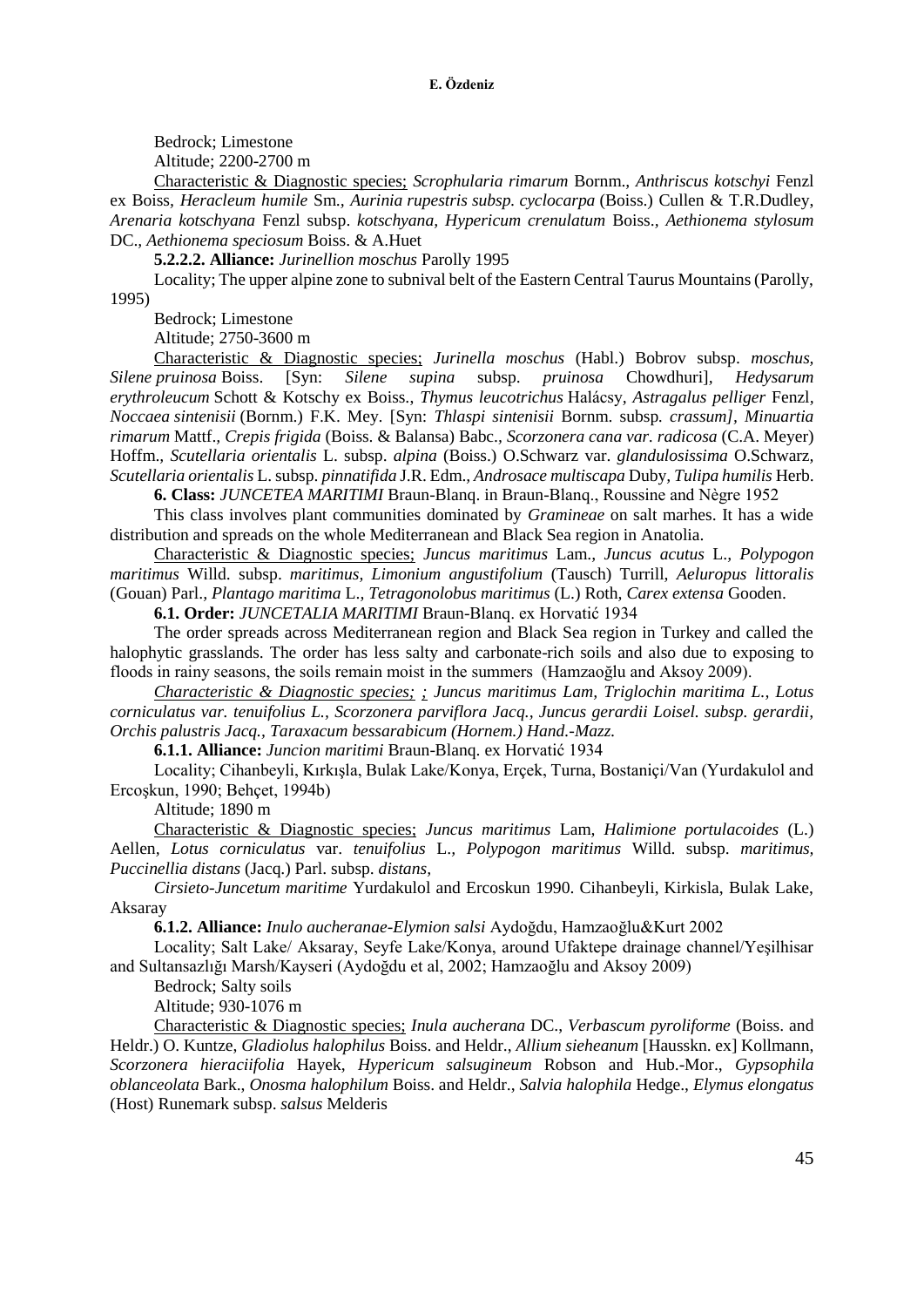**7. Class:** *MOLINIO-ARRHENATHERETEA* Tüxen 1937

This class includes nutrient-rich hygrophilous meadow communities in the western Taurus, Hizan/Bitlis, Pirreşit Mountain/Van, Allahüekber Mountains/Erzurum.

*Characteristic & Diagnostic species; Lotus corniculatus var. tenuifolius L., Plantago lanceolata L., Dactylis glomerata subsp. hispanica (Roth) Nyman, Polygonum cognatum Meisn., Lotus corniculatus L. subsp. corniculatus, Rumex acetosella L., Achillea millefolium L. subsp. millefolium, Trifolium repens L. subsp. repens, Lathyrus pratensis L., Trifolium pratense L. subsp. pratense, uncus persicus subsp. libanoticus (J.Thiébaut) Novikov & Snogerup [Syn: Juncus gerardii subsp. libanoticus (J.Thiébaut) Snogerup]*

**7.1. Order:** *ARRHENATHERETALIA ELATIORIS* Pawl. 1928

The order is present at Dumlu Mountains/Erzurum, between Akyaka, Arpaçay, Melikköy and Değirmenköprüköy Plateaus/Kars

*Characteristic & Diagnostic species; Festuca pratensis Huds., Phleum pratense L., Agrostis stolonifera L., Plantago major L.*

**7.1.1. Alliance:** *Molinio-Holoschoenion* Br. - Bl. 1947 Locality; Pirreşit Mountain, Muradiye/Van Bedrock; Andesite Altitude; 2400-2500 m

Characteristic & Diagnostic species; *Molinia caerulea* (L.) Moench*, Pulicaria dysenterica* (L.) Bernh. subsp. *dysenterica, Tetragonolobus maritimus* (L.) Roth*, Carex panicea* L.*, Eupatorium cannabinum* L.*, Hypericum tetrapterum* Fr. var. *tetrapterum, Prunella vulgaris* L.

#### **References**

- Akman, Y. 1974. Evolution régressive de la végétation a étage du Pinus nigra ssp. pallasiana dans l'Anatolie Centrale dans un climat méditerranéen semi aride très froid. [Regressive evolution of the vegetation stage of Pinus nigra subsp. pallasiana in Central Anatolia under the influences of semi-arid very cold Mediterranean climate] Communications De la Faculté Des Sciences De L'université d'Ankara, Serie С (18): 1-6.
- Akman, Y. and Ketenoğlu, O. 1976. The phytosociological and phytoecological investigation on the Ayaş mountains. Communications De la Faculté Des Sciences De L'université d'Ankara, Série C (20), 1-43.
- Akman, Y. and Ketenoğlu, O. 1978. Phytosociological investigations of Köroğlu Mountain. Communications de la Faculte des sciences de l'Universite d'Ankara. C (2/22): 1-24.
- Akman, Y., Yurdakulol, E. and Demirörs, M. 1983. The Vegetation of Ilgaz Mountains. Ecologia Mediterranea, 9 (2): 137- 165.
- Akman, Y., Ketenoğlu, O., Quézel, P., and Demirörs, M. 1984. A syntaxonomic study of steppe vegetation in Central Anatolia. Phytocoenologia, 12 (4): 563-584.
- Akman, Y., Ketenoğlu, O. and Quézel, P. 1985. A new syntaxon from Central Anatolia. Ecologia Mediterranea, 11(2-3): 111- 121.
- Akman, Y., Quézel, P., Yurdakulol, E., Ketenoğlu, O. and Demirörs, M. 1987. La végétation des hauts sommets de l'IIgaz Dağ. Ecologia Mediterranea, 13(1/2): 119-129.
- Akman, Y., Quezel, P., Barbero, M., Aydoğdu, M., Demirors, M. and Ekim, T. 1988. La végétation du keltepe (région de Karabük). Ecologia Mediterranea, 14 (1-2): 149-154.
- Akman, Y. 1990a. Etude de la végétation steppique des montagnes d'Aydos située au Nord-Ouest d'Ankara. Ecologia Mediterranea, 16: 223-230.
- Akman, Y., Ekim, T., Büyükburç, U., Ketenoğlu, O. and Karagüllü, N. 1990b. Polatlı Acıkır alanında doğal meraların bitki sosyolojisi yönünden araştırılması. Tarla Bitkileri Merkezi Araştırma Enstitüsü Genel Yayın No: 1990/3, Araştırma Yayın No: 1990/2, Tarım Matbaası, Ankara.
- Akman, Y., Quézel, P., Barbéro, M., Ketenoğlu, O. and Aydoğdu, M. 1991. La végétation des steppes, pelouses écorchées et à xérophytes épineux de l'Antitaurus dans la partie sud-ouest de l'Anatolie. Phytocoenologia, 19: 391-428.
- Akman, Y., Quézel, P., Aydoğdu, M., Ketenoğlu, O., Kurt, L. and Evren, H. 1994. A phytosociological research on the steppe vegetation of the Yapraklı mountains (Çankırı, Turkey). Ecologia Mediterranea, 20 (3-4): 1-7.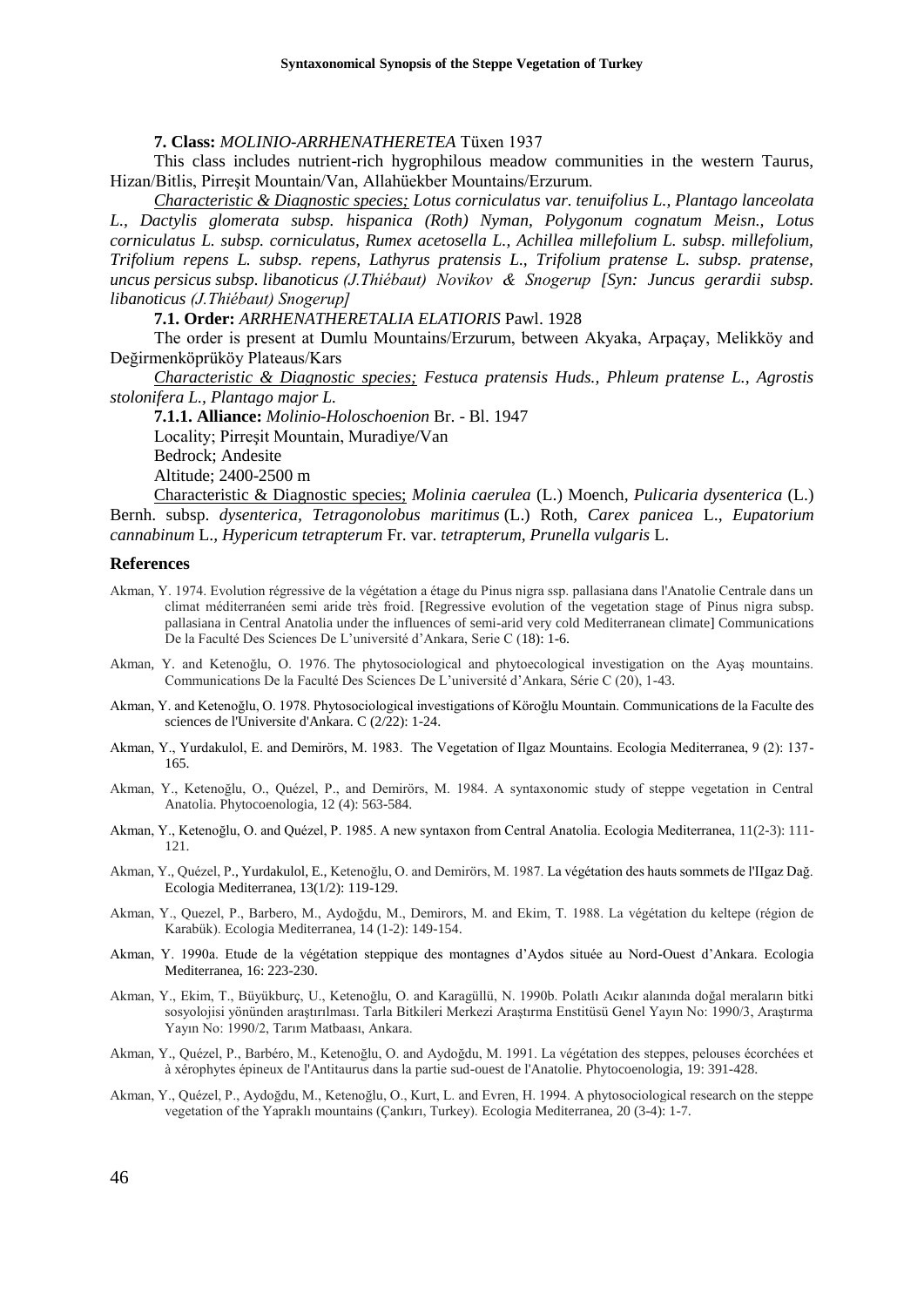- Akman, Y., Vural, M., Quézel, P., Kurt, L., Ketenoğlu, O., Serin, M. and Barbero, M. 1996. Etude de la végétation steppique de la région de Karaman et d'Ermenek (sud de L'Anatolie Centrale). Ecologia Mediterranea, 22 (3-4): 1-7.
- Akman Y., Ketenoğlu O., Kurt L. and Vural M. 2014. İç Anadolu step vejetasyonu. Palme Yayınları: 350, Ankara.
- Aydoğdu, M., Ketenoğlu, O., and Hamzaoğlu, E. 1999. New syntaxa from Cappadocia (Kırşehir, Türkiye). Israel Journal of Plant Sciences, 47 (2): 123-129.
- Aydoğdu, M., Hamzaoglu, E. and Kurt, L. 2002. New halophytic syntaxa from Central Anatolia (Turkey). Israel Journal of Plant Sciences, 50 (4): 313-323.
- Aydoğdu, M., Kurt, L., Hamzaoğlu, E., Ketenoğlu, O. and Cansaran, A. 2004. Phytosociological studies on salty steppe communities of the Central Anatolia, Turkey. Israel Journal of Plant Sciences, 52: 71-79.
- Barbero, M., Bonin, G. and Quézel, P. 1975. Les pelouses écorchées des montagnes Circum-Méditerranèennes. Aperçu bioclimatique et syngénétique, leurs rapports avec les forêts d'altitude. Phytocoenologia, 1: 427-459.
- Behçet, L. and Tatlı, A. 1989. A fitosociological research on Dumlu mountains (Erzurum) vegetation. Turkish Journal of Botany, 13: 398-417.
- Behçet, L. 1994a. Hizan (Bitlis) vejetasyonu. Turkish Journal of Botany 18: 289-303.
- Behçet, L. 1994b. "Erçek, Turna ve Bostaniçi (Van) Göllerinin Vejetasyonu", Turkish Journal of Botany, 18 (4): 305-312.
- Behçet, L. and Ünal, M. 1999. Pirreşit Dağı (Muradiye-Van) vejetasyonu. Tatlı A (ed), 1st International Symposium on Protection of Natural Environment and Ehrami Karaçam, Proceeding book: 101-120, 23-25th September 1999, Kütahya.
- Duman, H. 1995. Vegetation of Engizek Mountain (Kahramanmaraş). Turkish Journal of Botany, 19: 179-212.
- Düzenli, A. 1976. A phytoecological and phytosociological research on Tiryal Hasan Dağ. Journal of Forestry Research, 22 (2): 7-53.
- Düzenli, A. 1988. Nouveaux syntaxons phytosociologiques pour la végétation de Turquie. Ecologia Mediterranea, 14: 143- 148.
- Gemici, Y. 1988. Vegetation of Akdağ (Afyon-Denizli) and its environs. Turkish Journal of Botany, 12 (1): 8-57.
- Geven, F., Adıgüzel, N., and Vural, M. 2010. İç Anadolu'dan (Ereğli-Karaman) Onobrychido armeni-Thymetalia leucostomi Ordosu İçin Yeni Bir Alyans. Ekoloji, 19 (74): 89-101.
- Gümüş, İ. 1992. Tahir Dağları ve Güzeldere Havzası (Ağrı) step vejetasyonunun bitki sosyolojisi yönünden araştırılması. Turkish Journal of Botany, 16: 153-175.
- Güner A., Aslan, S., Ekim, T., Vural, M. and Babaç, M.T. (eds.). 2012. Türkiye Bitkileri Listesi (Damarlı Bitkileri) Nezahat Gökyiğit Botanik Bahçesi ve Flora Araştırmaları Derneği Yayını: 763, Istanbul.
- Hamzaoğlu, E. and Duran, A. 2004. A Phytosociological research on the degraded forest vegetation of Dinek Mountain (Kırıkkale). Gazi University Journal of Science, 17 (4), 1-13.
- Hamzaoğlu, E., Aydoğdu, M., Kurt, L. and Cansaran, A. 2004. New syntaxa from the west part of Central Anatolia. Pakistan Journal of Botany, 36 (2): 235-246.
- Hamzaoğlu, E. 2006. Phytosociological studies on the steppe communities of East Anatolia. Ekoloji, 15(61): 29-55.
- Hamzaoğlu, E., and Aksoy, A. 2009. Phytosociological studies on the halophytic communities of Central Anatolia. Ekoloji, 18 (71): 1-14.
- Hein, P., Kürschner, H., and Parolly, G. 1998. Phytosociological studies on high mountain plant communities of the Taurus mountains (Turkey) 2. Rock communities. Phytocoenologia, 28: 465-563.
- Kaya, Ö.F. and Ketenoğlu, O. 2010. A syntaxonomical and synecological research on the steppe vegetation of the Karacadağ mountain (Şanlıurfa/Diyarbakır). Ecologia Mediterranea, 36 (1): 45-62.
- Ketenoğlu, O., Quézel, P., Akman, Y. and Aydoğdu, M. 1983. New syntaxa on the gypsaceous formations in the Central Anatolia. Ecologia Mediterranea, 9 (3-4): 211-221.
- Ketenoğlu, O., Kurt, L., Akman, Y. and Serin, M. 1996. A New Alliance from Central Anatolia "Minuartion juniperinopestalozzae". Turkish Journal of Botany, 20: 457-464.
- Ketenoğlu, O., Kurt, L., Akman, Y., Aydoğdu, M., and Hamzaoğlu, E. 2000. Syntaxonomic research on the gypsicole vegetation Cappadocia, Turkey. Israel Journal of Plant Sciences, 48 (2): 121-128.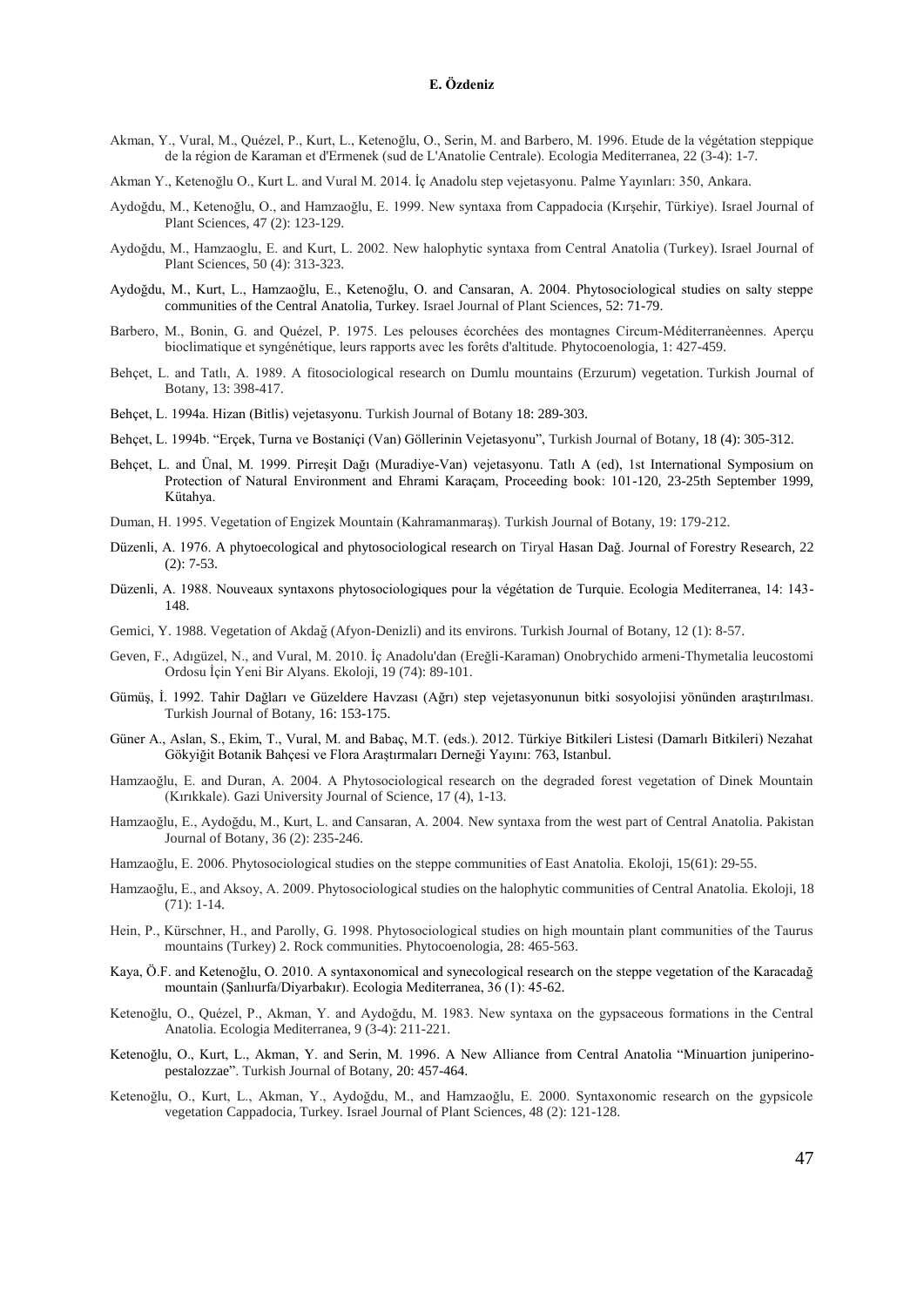- Ketenoğlu, O., Aydoğdu, M., Kurt, L., Hamzaoğlu, E., Tuğ, G. N., and Aslantürk, N. 2008. New Syntaxa from Steppe Vegetation in Cappadocia, Turkiye. Anadolu University Journal of Science and Technology, 9 (1):123-133.
- Kılınç, M. 1985. İç Anadolu-Batı Karadeniz geçiş bölgesinde Devrez Çayı ile Kızılırmak nehri arasında kalan bölgenin vejetasyonu. Turkish Journal of Botany, 9 (2): 315-357.
- Korotkov, K., and Belonovskaya, E. 2004. Syntaxonomic status of the Caucasian alpine meadows. Annali Di Botanica, 4: 139- 154.
- Kurt, L., Kurt F., Evren H., Karakaya A. (1999). Steppic Vegetation of the Eldivan Mountain (Çankırı/Turkey). Fırat University Turkish Journal of Science and Technology, 11: 49-57.
- Kurt, L. 2002. The steppe vegetation of Emirdağ (Afyon/Turkey). Anadolu University Journal of Science and Technology, 3 (2): 257-270.
- Kurt, L., Tuğ, G.N. and Ketenoğlu, O. 2006. Synoptic view of the stepe vegetation of Central Anatolia (Turkey). Asian Journal of Plant Science, 5: 733-739.
- Kürschner, H., Parolly, G. and Raab‐Straube, E.V. 1998. Phytosociological studies on high mountain plant communities of the Taurus Mountains (Turkey) 3. Snow‐patch and meltwater communities. Feddes Repertorium, 109 (7‐8): 581-616.
- Ocakverdi, H. and Çetik, R. 1982. Phytosociological and phytoecological investigation of Sultan mountains-Doğanhisar region (Konya). Selçuk University Journal of Faculty of Science, 2: 73-89.
- Ocakverdi, H. 1994. Akyaka, Arpaçay, Melikköy ve Değirmenköprüköy Yaylaları (Kars) ile Sovyet sınırı arasında kalan bölgenin bitki sosyolojisi ve ekolojisi yönünden araştırılması. Turkish Journal of Botany 18: 245-265.
- Ocakverdi, H., Vural, M. and Adıgüzel, N. 2009. Vegetation of Kısır Dağı (Kars-Ardahan/Turkey). BioDiCon, 2/2: 1-37.
- Parolly, G. 1995. Die Steinschuttfluren (Heldreichietea) des Westlichen und Mittleren Taurus (Turkei). Pflanzensoziologische, floristische und kologische Untersuchungen. Diss Bot: 247, Berlin/Stuttgart.
- Parolly, G. 1998. Phytosociological studies on high mountain plant communities of the South Anatolian Taurus mountains 1. Scree plant communities (Heldreichietea): A synopsis. Phytocoenologia, 28: 233-284.
- Quézel, P. 1964. Végétation des hautes montagnes de la Grèce méridionale. Plant Ecology, 12 (5): 289-385.
- Quézel, P. and Pamukçuoğlu, A. 1970. Végétation des hautes montagnes d'Anatolie nord occidentale. Israel Journal of Botany, 19: 348-400.
- Quézel, P. 1973. Contribution a l'etude phytocoenologique du masif du Taurus. Phytocoenologia, 1 (2): 131-222.
- Quézel, P., Barbero, M. and Akman, Y. 1992. Typification de syntaxa décrits en région méditerranéenne orientale. [Typification of syntaxa described in the eastern Mediterranean area]. Ecologia Mediterranea, 28: 81-87.
- Sağlam, C. 2007. The steppe and rock vegetation of Davras Mountain and surroundings (Isparta). Dumlupınar Üniversitesi Fen Bilimleri Enstitüsü Dergisi, 14: 11-25.
- Sağlam, C. 2014. Phytosociological Features of Çiçek Mountain and environs (Isparta, Turkey). Ekoloji, 23 (92): 19-37.
- Serin, M., Ketenoğlu, M. and Küçüködük, M. 1996. Hacıbaba Dağı'nın (Karaman) ormansal vejetasyonun fitososyolojik ve fitoekolojik yönden incelenmesi, S.Ü. Fen Edebiyat Fakültesi Fen Dergisi, 13: 179-194.
- Şanda, M.A., Küçüködük, M. and Serin, M. 2000. The steppe vegetation of Hadim (Konya) Ermenek Bucakkışla (Karaman) S.Ü. Fen Edebiyat Fakültesi Fen Dergisi, 1: 21-35.
- Takhtajan, A. 1986. Floristic region of the world. University of California Press: 544, Los Angeles.
- Tatlı, A. 1982. Festucion chalcophaeae Doğu Anadolu subalpin ve alpin bölge vejetasyonunun yeni bir alyansı. TÜBİTAK VII. Bilim Kongresi, Bildiriler kitabı: 703-726. İzmir.
- Tatlı, A. 1985. Phytosociological investigation on the vegetation of Gavur Mountains. Turkish Journal of Botany, 9: 531-564.
- Tatlı, A. 1987. A phytosociological investigation on the Allahuekber Mountains. Turkish Journal of Botany, 11: 169-193.
- Tatlı, A. 1991. Phytosociological investigation of vegetation of wind-eroded areas of Eastern Anatolia. Ecologia Mediterranea, 17: 161-168.
- Tatlı, A., Eyce, B. and Serin, M. 1994. The vegetation of Kızılören, Çal and Loras mountains (Konya). Turkish Journal of Botany, 18: 267-288.
- Weber, H.E, Moravec, J. and Theurillat, J.P. 2000. International code of phytosociological nomenclature. 3rd ed. Journal of Vegetation Science, 11: 739–768.